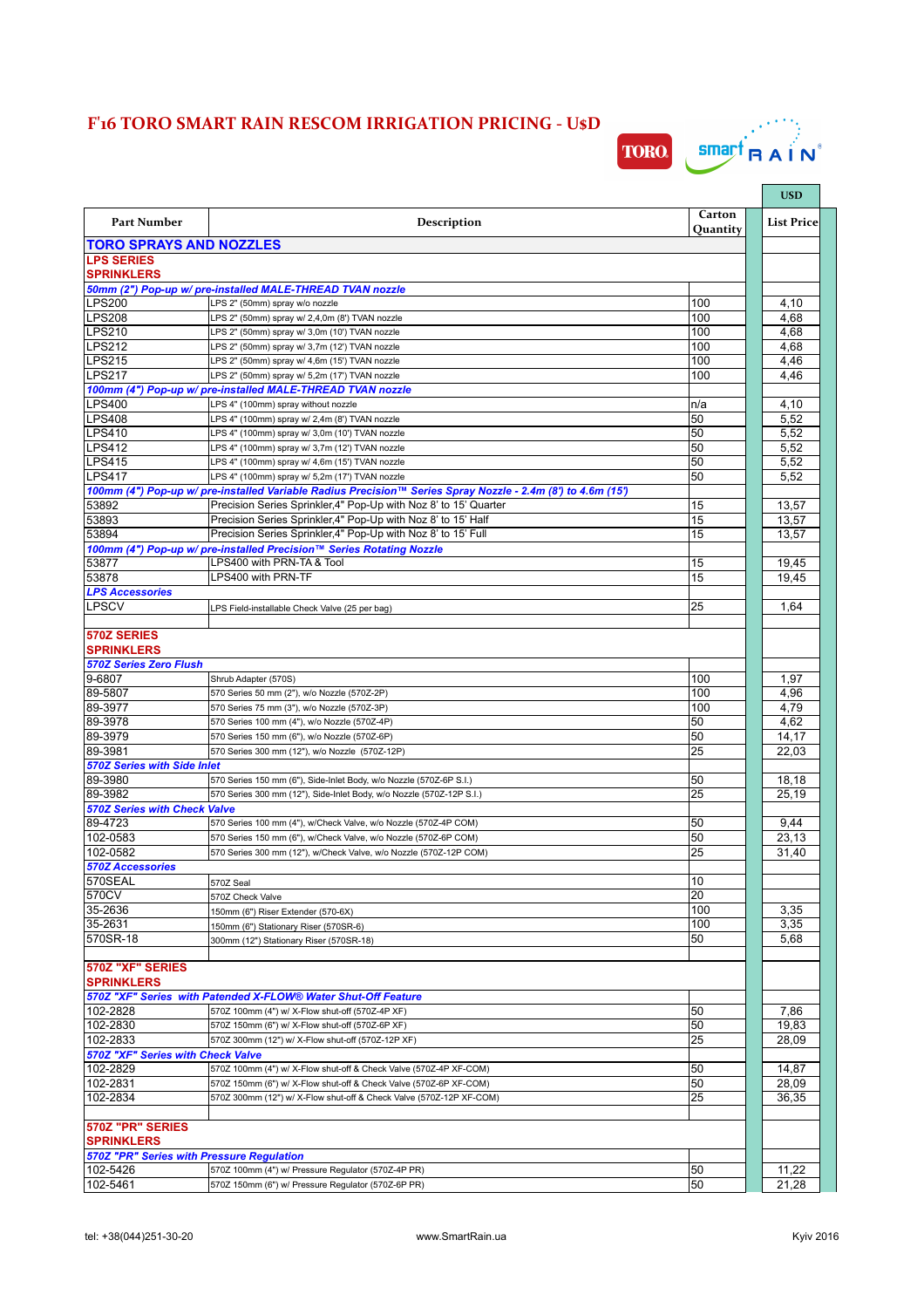| 102-5452                           | 570Z 300mm (12") w/ Pressure Regulator (570Z-12P PR)                                          | 25  | 29,55 |
|------------------------------------|-----------------------------------------------------------------------------------------------|-----|-------|
| 570Z "PR" Series with Check Valve  |                                                                                               |     |       |
|                                    |                                                                                               |     |       |
| 102-5460                           | 570Z 100mm (4") w/ Pressure Regulator & Check Valve (570Z-4P PR-COM)                          | 50  | 12,33 |
| 102-5459                           | 570Z 150mm (6") w/ Pressure Regulator & Check Valve (570Z-6P PR-COM)                          | 50  | 25,55 |
| 102-5455                           | 570Z 300mm (12")w/ Pressure Regulator & Check Valve (570Z-12P PR-COM)                         | 25  | 33,81 |
|                                    |                                                                                               |     |       |
| 570Z "PRX" SERIES                  |                                                                                               |     |       |
|                                    |                                                                                               |     |       |
| <b>SPRINKLERS -</b>                |                                                                                               |     |       |
| <b>PRESSURE</b>                    |                                                                                               |     |       |
| <b>REGULATION &amp; X-</b>         |                                                                                               |     |       |
| <b>FLOW®</b>                       |                                                                                               |     |       |
|                                    | 570Z "PRX" Series with Pressure Regulation and Patended X-FLOW®                               |     |       |
| 102-0006                           | 570Z Shrub Sprinkler, w/Pressure Regulation and Shut-Off (570Z-Shrub PRX)                     | 50  | 9,20  |
|                                    |                                                                                               |     |       |
| 102-0001                           | 570Z 100 mm (4") w/Pressure Regulation and Shut-Off (570Z-4P PRX)                             | 50  | 13,37 |
| 102-0003                           | 570Z 150 mm (6") w/Pressure Regulation and Shut-Off (570Z-6P PRX)                             | 50  | 25,61 |
| 102-0009                           | 570Z 300mm (12") w/Pressure Regulation and Shut-Off (570Z-12P PRX)                            | 25  | 33,88 |
| 570Z "PRX" Series with Side Inlet  |                                                                                               |     |       |
| 102-0005                           | 570Z 150 mm (6") w/Side Inlet, Pressure Reg., & Shut-Off (570Z-6P-SI PRX)                     | 50  | 28,92 |
| 102-0010                           | 570Z 300 mm (12") Sprinkler, w/Side Inlet, Pressure Reg., & Shut-Off (570Z-12P-SI PRX)        | 25  |       |
|                                    |                                                                                               |     | 37,18 |
| 570Z "PRX" Series with Check Valve |                                                                                               |     |       |
| 102-0002                           | 570Z 100 mm (4") w/Pressure Reg., Shut-Off & Check Valve (570Z-4P PRX-COM)                    | 50  | 20,66 |
| 102-0004                           | 570Z 150 mm (6") w/Pressure Reg., Shut-Off & Check Valve (570Z-6P PRX-COM)                    | 50  | 33,88 |
| 102-0011                           | 570Z 300 mm (12") w/Pressure Reg., Shut-Off & Check Valve (570Z-12P PRX-COM)                  | 25  | 42,14 |
|                                    |                                                                                               |     |       |
|                                    |                                                                                               |     |       |
| 570Z "LP" (LOW                     |                                                                                               |     |       |
| <b>PRESSURE) SERIES</b>            |                                                                                               |     |       |
| <b>SPRINKLERS</b>                  |                                                                                               |     |       |
| 570Z "LP" Series                   |                                                                                               |     |       |
| 570Z-2LP                           | 570Z, 50mm (2") pop, Low Pressure, without Nozzle                                             | 100 | 4,96  |
|                                    |                                                                                               |     |       |
| 570Z-3LP                           | 570Z, 75mm (3") pop, Low Pressure, without Nozzle                                             | 100 | 4,96  |
| 570Z-4LP                           | 570Z, 100mm (4") pop, Low Pressure, without Nozzle                                            | 50  | 4,62  |
| 570Z-6LP                           | 570Z, 150mm (6") pop, Low Pressure, without Nozzle                                            | 50  | 14,87 |
| 570Z-12LP                          | 570Z, 300mm (12") pop, Low Pressure, without Nozzle                                           | 25  | 23,13 |
| 570Z "LP" Series with Side Inlet   |                                                                                               |     |       |
| 570Z-6LPS                          | 570Z, 150mm (6") pop, Side Inlet, Low Pressure, without Nozzle                                | 50  | 18,18 |
|                                    |                                                                                               |     |       |
| 570Z-12LPS                         | 570Z, 300mm (12") pop, Side Inlet, Low Pressure, without Nozzle                               | 25  | 26,44 |
|                                    |                                                                                               |     |       |
|                                    |                                                                                               |     |       |
| <b>PRECISION SERIES</b>            |                                                                                               |     |       |
|                                    |                                                                                               |     |       |
| <b>SPRAY NOZZLES</b>               |                                                                                               |     |       |
| <b>WITH PRESSURE</b>               |                                                                                               |     |       |
| <b>COMPENSATION</b>                |                                                                                               |     |       |
|                                    | 1.5m (5') "O" Male Threaded Nozzle, Pressure Compensating                                     |     |       |
| O-T-5-QP                           | Precision™ Series Spray Nozzle - 5' (1,5m) - Quarter Circle - with PCD                        | 25  | 6,04  |
| O-T-5-TP                           | Precision™ Series Spray Nozzle - 5' (1,5m) - Third Circle - with PCD                          | 25  | 6,35  |
| O-T-5-HP                           | Precision™ Series Spray Nozzle - 5' (1,5m) - Half Circle - with PCD                           | 25  | 6.04  |
|                                    |                                                                                               |     |       |
| $O-T-5-TTP$                        | Precision™ Series Spray Nozzle - 5' (1,5m) - Two Thirds Circle - with PCD                     | 25  | 6,35  |
| O-T-5-TQP                          | Precision™ Series Spray Nozzle - 5' (1,5m) - Three Quarters Circle - with PCD                 | 25  | 6,35  |
| O-T-5-FP                           | Precision™ Series Spray Nozzle - 5' (1,5m) - Full Circle - with PCD                           | 25  | 6,04  |
|                                    | (1.5m (5') "O" Female Threaded Nozzle, Pressure Compensating                                  |     |       |
| O-5-QP                             | Precision™ Series Spray Nozzle - 5' (1,5m) - Quarter Circle - with PCD - Female Thread        | 25  | 6,04  |
|                                    | Precision™ Series Spray Nozzle - 5' (1,5m) - Third Circle - with PCD - Female Thread          | 25  | 6,35  |
|                                    | Precision™ Series Spray Nozzle - 5' (1,5m) - Half Circle - with PCD - Female Thread           | 25  | 6,04  |
| O-5-HP                             |                                                                                               |     |       |
| O-5-TTP                            | Precision™ Series Spray Nozzle - 5' (1,5m) - Two Thirds Circle - with PCD - Female Thread     | 25  | 6,35  |
| O-5-TQP                            | Precision™ Series Spray Nozzle - 5' (1,5m) - Three Quarters Circle - with PCD - Female Thread | 25  | 6,35  |
| O-5-FP                             | Precision™ Series Spray Nozzle - 5' (1,5m) - Full Circle - with PCD - Female Thread           | 25  | 6,04  |
|                                    | 2.4m (8') "O" Male Threaded Nozzle, Pressure Compensating                                     |     |       |
|                                    | Precision™ Series Spray Nozzle - 8' (2,4m) - Quarter Circle - with PCD                        | 25  | 6,04  |
| O-T-8-QP                           | Precision™ Series Spray Nozzle - 8' (2,4m) - Third Circle - with PCD                          |     |       |
| O-T-8-TP                           |                                                                                               | 25  | 6,35  |
| $O-5-TP$<br>lO-T-8-HP              | Precision™ Series Spray Nozzle -8' (2,4m) - Half Circle - with PCD                            | 25  | 6,04  |
| O-T-8-TTP                          | Precision™ Series Spray Nozzle - 8' (2,4m) - Two Thirds Circle - with PCD                     | 25  | 6,35  |
| O-T-8-TQP                          | Precision™ Series Spray Nozzle - 8' (2,4m) - Three Quarters Circle - with PCD                 | 25  | 6,35  |
| O-T-8-FP                           | Precision™ Series Spray Nozzle - 8' (2,4m) - Full Circle - with PCD                           | 25  | 6,04  |
|                                    | 2.4m (8') "O" Female Threaded Nozzle, Pressure Compensating                                   |     |       |
|                                    |                                                                                               |     |       |
| O-8-QP                             | Precision™ Series Spray Nozzle - 8' (2,4m) - Quarter Circle - with PCD - Female Thread        | 25  | 6,04  |
| O-8-TP                             | Precision™ Series Spray Nozzle - 8' (2,4m) - Third Circle - with PCD - Female Thread          | 25  | 6,35  |
|                                    | Precision™ Series Spray Nozzle -8' (2,4m) - Half Circle - with PCD - Female Thread            | 25  | 6,04  |
|                                    | Precision™ Series Spray Nozzle - 8' (2,4m) - Two Thirds Circle - with PCD - Female Thread     | 25  | 6,35  |
| $O-B-HP$<br>$O-8-TTP$<br> O-8-TQP  | Precision™ Series Spray Nozzle - 8' (2,4m) - Three Quarters Circle - with PCD - Female Thread | 25  | 6,35  |
| O-8-FP                             | Precision™ Series Spray Nozzle - 8' (2,4m) - Full Circle - with PCD - Female Thread           | 25  | 6,04  |
|                                    |                                                                                               |     |       |
|                                    | 3.0m (10') "O" Male Threaded Nozzle, Pressure Compensating                                    |     |       |
|                                    | Precision™ Series Spray Nozzle - 10' (3,0m) - Quarter Circle - with PCD                       | 25  | 6,04  |
| O-T-10-QP<br>O-T-10-TP             | Precision™ Series Spray Nozzle - 10' (3,0m) - Third Circle - with PCD                         | 25  | 6,35  |
| O-T-10-HP                          | Precision™ Series Spray Nozzle - 10' (3,0m) - Half Circle - with PCD                          | 25  | 6,04  |
| O-T-10-TTP                         | Precision™ Series Spray Nozzle - 10' (3,0m) - Two Thirds Circle - with PCD                    | 25  | 6,35  |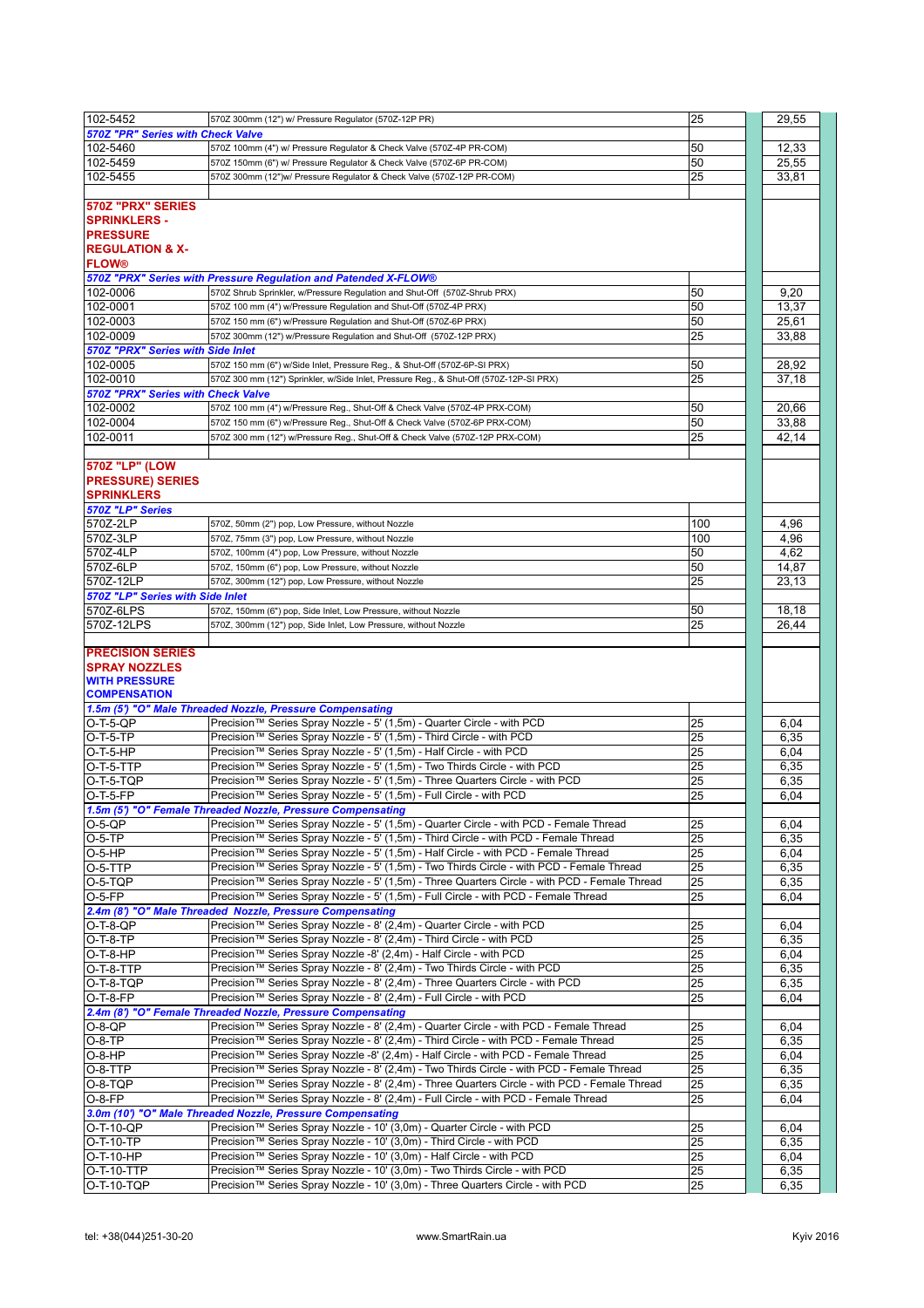| $O-T-10-FP$                                | Precision™ Series Spray Nozzle - 10' (3,0m) - Full Circle - with PCD                              | 25  | 6,04  |
|--------------------------------------------|---------------------------------------------------------------------------------------------------|-----|-------|
|                                            | 3.0m (10') "O" Female Threaded Nozzle, Pressure Compensating                                      |     |       |
| $O-10-QP$                                  | Precision™ Series Spray Nozzle - 10' (3,0m) - Quarter Circle - with PCD - Female Thread           | 25  | 6,04  |
| O-10-TP                                    | Precision™ Series Spray Nozzle - 10' (3,0m) - Third Circle - with PCD - Female Thread             | 25  | 6,35  |
| O-10-HP                                    | Precision™ Series Spray Nozzle - 10' (3,0m) - Half Circle - with PCD - Female Thread              | 25  | 6,04  |
| O-10-TTP                                   | Precision™ Series Spray Nozzle - 10' (3,0m) - Two Thirds Circle - with PCD - Female Thread        | 25  | 6,35  |
| O-10-TQP                                   | Precision™ Series Spray Nozzle - 10' (3,0m) - Three Quarters Circle - with PCD - Female Thread    | 25  | 6,35  |
| $O-10-FP$                                  | Precision™ Series Spray Nozzle - 10' (3,0m) - Full Circle - with PCD - Female Thread              | 25  | 6,04  |
|                                            | 3.7m (12') "O" Male Threaded Nozzle, Pressure Compensating                                        |     |       |
| O-T-12-QP                                  | Precision™ Series Spray Nozzle - 12' (3,7m) - Quarter Circle - with PCD                           | 25  | 6,04  |
| O-T-12-TP                                  | Precision™ Series Spray Nozzle - 12' (3,7m) - Third Circle - with PCD                             | 25  | 6,35  |
| O-T-12-HP                                  | Precision™ Series Spray Nozzle - 12' (3,7m) - Half Circle - with PCD                              | 25  | 6,04  |
| O-T-12-TTP                                 | Precision™ Series Spray Nozzle - 12' (3,7m) - Two Thirds Circle - with PCD                        | 25  | 6,35  |
| O-T-12-TQP                                 | Precision™ Series Spray Nozzle - 12' (3,7m) - Three Quarters Circle - with PCD                    | 25  | 6,35  |
| O-T-12-FP                                  | Precision™ Series Spray Nozzle - 12' (3,7m) - Full Circle - with PCD                              | 25  | 6,04  |
|                                            | 3.7m (12') "O" Female Threaded Nozzle, Pressure Compensating                                      |     |       |
| $O-12-QP$                                  | Precision™ Series Spray Nozzle - 12' (3,7m) - Quarter Circle - with PCD - Female Thread           | 25  | 6,04  |
| O-12-TP                                    | Precision™ Series Spray Nozzle - 12' (3,7m) - Third Circle - with PCD - Female Thread             | 25  | 6,35  |
| $O-12-HP$                                  | Precision™ Series Spray Nozzle - 12' (3,7m) - Half Circle - with PCD - Female Thread              | 25  | 6,04  |
| $O-12-TTP$                                 | Precision™ Series Spray Nozzle - 12' (3,7m) - Two Thirds Circle - with PCD - Female Thread        | 25  | 6,35  |
| $O-12-TQP$                                 | Precision™ Series Spray Nozzle - 12' (3,7m) - Three Quarters Circle - with PCD - Female Thread    | 25  | 6,35  |
| O-12-FP                                    | Precision™ Series Spray Nozzle - 12' (3,7m) - Full Circle - with PCD - Female Thread              | 25  | 6,04  |
|                                            | 4.6m (15') "O" Male Threaded Nozzle, Pressure Compensating                                        |     |       |
| O-T-15-QP                                  | Precision™ Series Spray Nozzle - 15' (4,6m) - Quarter Circle - with PCD                           | 25  | 6,04  |
| O-T-15-TP                                  | Precision™ Series Spray Nozzle - 15' (4,6m) - Third Circle - with PCD                             | 25  | 6,35  |
| O-T-15-HP                                  | Precision™ Series Spray Nozzle - 15' (4,6m) - Half Circle - with PCD                              | 25  | 6,04  |
| O-T-15-TTP                                 | Precision™ Series Spray Nozzle - 15' (4,6m) - Two Thirds Circle - with PCD                        | 25  | 6,35  |
| O-T-15-TQP                                 | Precision™ Series Spray Nozzle - 15' (4,6m) - Three Quarters Circle - with PCD                    | 25  | 6,35  |
| O-T-15-FP                                  | Precision™ Series Spray Nozzle - 15' (4,6m) - Full Circle - with PCD                              | 25  | 6,04  |
|                                            | 4.6m (15') "O" Female Threaded Nozzle, Pressure Compensating                                      |     |       |
| $O-15-QP$                                  | Precision™ Series Spray Nozzle - 15' (4,6m) - Quarter Circle - with PCD - Female Thread           | 25  | 6,04  |
|                                            | Precision™ Series Spray Nozzle - 15' (4,6m) - Third Circle - with PCD - Female Thread             | 25  |       |
| $O-15-TP$                                  | Precision™ Series Spray Nozzle - 15' (4,6m) - Half Circle - with PCD - Female Thread              |     | 6,35  |
| O-15-HP                                    |                                                                                                   | 25  | 6,04  |
| O-15-TTP                                   | Precision™ Series Spray Nozzle - 15' (4,6m) - Two Thirds Circle - with PCD - Female Thread        | 25  | 6,35  |
| $O-15-TQP$                                 | Precision™ Series Spray Nozzle - 15' (4,6m) - Three Quarters Circle - with PCD - Female Thread    | 25  | 6,35  |
| O-15-FP                                    | Precision™ Series Spray Nozzle - 15' (4,6m) - Full Circle - with PCD - Female Thread              | 25  | 6,04  |
|                                            | <b>Special Patterns Male Threaded, Pressure Compensating</b>                                      |     |       |
| O-T-4X9-LCSP                               | Precision™ Series Spray Nozzle - Left Corner Strip - 4'X9' (1,2X2,7m) - with PCD                  | 25  | 6,04  |
| O-T-4X9-RCSP                               | Precision™ Series Spray Nozzle - Right Corner Strip - 4'X9' (1,2X2,7m) - with PCD                 | 25  | 6,04  |
| O-T-4X18-SSTP                              | Precision™ Series Spray Nozzle - Side Strip - 4'X18' (1,2X5,4m) - with PCD                        | 25  | 6,04  |
| O-T-4X15-LCSP                              | Precision™ Series Spray Nozzle - Left Corner Strip - 4'X15' (1,2X4,6m) - with PCD                 | 25  | 6,35  |
| O-T-4X15-RCSP                              | Precision™ Series Spray Nozzle - Right Corner Strip - 4'X15' (1,2X4,6m) - with PCD                | 25  | 6,35  |
| O-T-4X30-SSTP                              | Precision™ Series Spray Nozzle - Side Strip - 4'X30' (1,2X9,0m) - with PCD                        | 25  | 6,35  |
|                                            | <b>Special Patterns Female Threaded, Pressure Compensating</b>                                    |     |       |
| O-4X9-LCSP                                 | Precision™ Series Spray Nozzle - Left Corner Strip - 4'X9' (1,2X2,7m) - with PCD - Female Thread  | 125 | 6,04  |
| O-4X9-RCSP                                 | Precision™ Series Spray Nozzle - Right Corner Strip - 4'X9' (1,2X2,7m) - with PCD - Female Thread | 125 | 6,04  |
| O-4X18-SSTP                                | Precision™ Series Spray Nozzle - Side Strip - 4'X18' (1,2X5,4m) - with PCD - Female Thread        | 25  | 6,04  |
| O-4X15-LCSP                                | Precision™ Series Spray Nozzle - Left Corner Strip - 4'X15' (1,2X4,6m) - with PCD - Female Thread | 25  | 6,35  |
|                                            | Precision™ Series Spray Nozzle - Right Corner Strip - 4'X15' (1,2X4,6m) - with PCD - Female       | 25  | 6,35  |
| O-4X15-RCSP                                | Thread                                                                                            |     |       |
| O-4X30-SSTP                                | Precision™ Series Spray Nozzle - Side Strip - 4'X30' (1,2X9,0m) - with PCD - Female Thread        | 25  | 6.35  |
| <b>Precision Series Riser Pull-up Tool</b> |                                                                                                   |     |       |
| <b>PNOZZTOOL</b>                           | Sprayhead Riser Pull-Up Tool                                                                      | 50  | 5,17  |
|                                            |                                                                                                   |     |       |
| <b>VARIABLE RADIUS</b>                     |                                                                                                   |     |       |
| <b>PRECISION™ SERIES</b>                   |                                                                                                   |     |       |
| <b>NOZZLES</b>                             |                                                                                                   |     |       |
|                                            | 2.4m (8') - 4.6m (15'), Toro Thread, No PCD, Retail Packaging (1 per Blister Pack)                |     |       |
| 53926                                      | Precision™ Series Spray Nozzle, Variable Radius, 2.4m (8') - 4.6m (15'), Quarter Circle           | 10  | 8,03  |
| 53927                                      | Precision™ Series Spray Nozzle, Variable Radius, 2.4m (8') - 4.6m (15'), Half Circle              | 10  | 8,03  |
| 53928                                      | Precision™ Series Spray Nozzle, Variable Radius, 2.4m (8') - 4.6m (15'), Full Circle              | 10  | 8,03  |
|                                            |                                                                                                   |     |       |
| <b>PRECISION™</b>                          |                                                                                                   |     |       |
| <b>SERIES ROTATING</b>                     |                                                                                                   |     |       |
| <b>NOZZLES</b>                             |                                                                                                   |     |       |
| <b>Male Threaded</b>                       |                                                                                                   |     |       |
| PRN-TA                                     | Precision™ Rotating Nozzle, Male, 4-8 meters, Adjustable from 45° to 270°                         | 20  | 14,54 |
| PRN-TF                                     |                                                                                                   | 20  | 14,54 |
|                                            | Precision™ Rotating Nozzle, Male, 4 -8 meters, Full-circle                                        |     |       |
| <b>Female Threaded</b>                     |                                                                                                   |     |       |
| PRN-A                                      | Precision™ Rotating Nozzle, Female, 4-8 meters, Adjustable from 45° to 270°                       | 20  | 14,54 |
| PRN-F                                      | Precision™ Rotating Nozzle, Female, 4-8 meters, Full-Circle                                       | 20  | 14,54 |
| <b>PRN Nozzle Accessories</b>              |                                                                                                   |     |       |
| <b>PRNTOOL</b>                             | Precision Series Rotating Nozzle Adjustment Tool                                                  | 1   |       |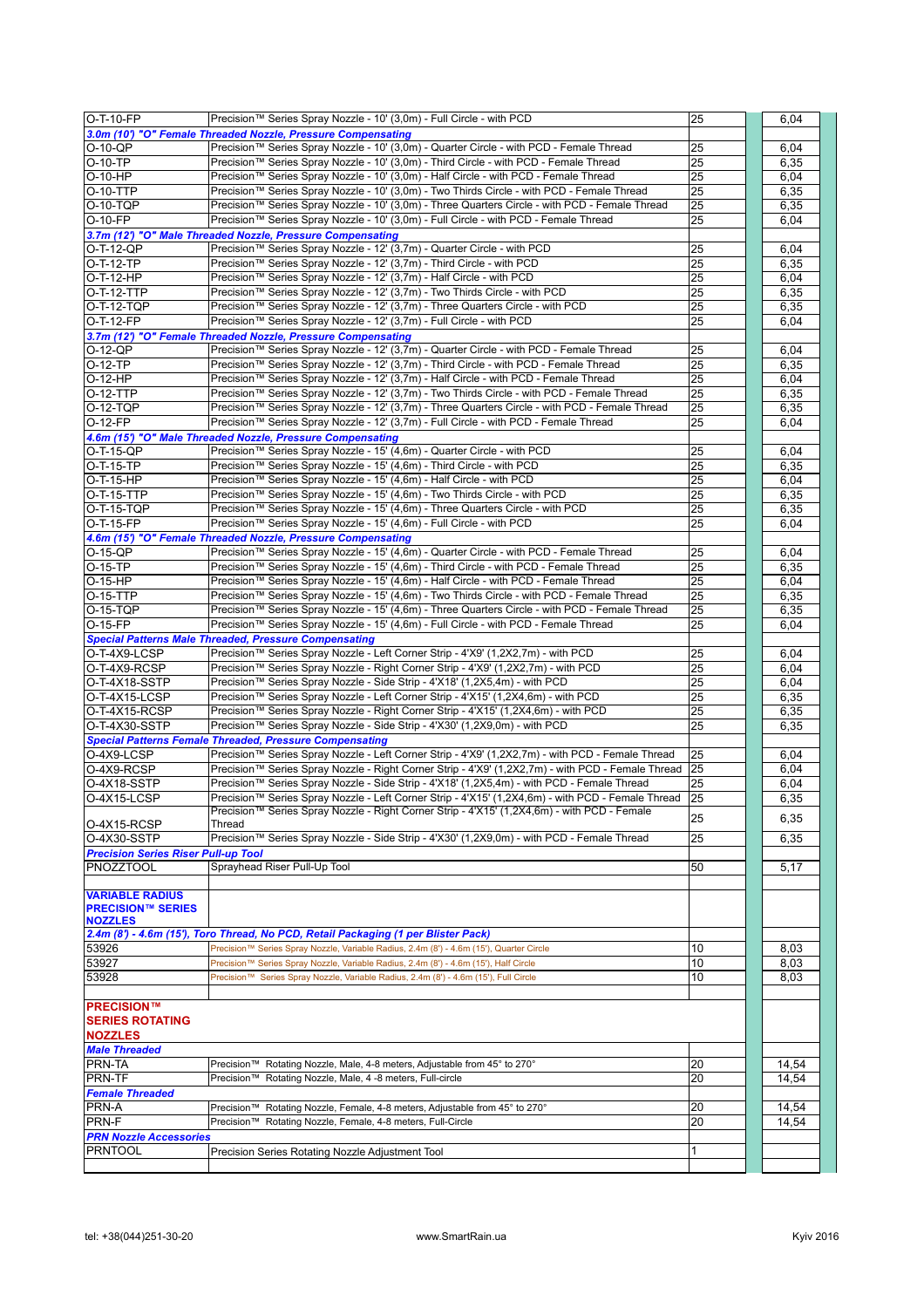| <b>MPR PLUS SPRAY</b>                                    |                                                                                           |    |       |
|----------------------------------------------------------|-------------------------------------------------------------------------------------------|----|-------|
| <b>NOZZLES</b>                                           |                                                                                           |    |       |
| 1.5m (5') Series, Pressure-Compensating                  |                                                                                           |    |       |
| 89-1488                                                  | MPR Nozzle 90° Arc (5-Q-PC)                                                               | 25 | 2,49  |
| 89-1485                                                  | MPR Nozzle 120° Arc (5-T-PC)                                                              | 25 | 2,56  |
| 89-1482                                                  | MPR Nozzle 180° Arc (5-H-PC)                                                              | 25 | 2,43  |
| 89-1479                                                  | MPR Nozzle 240° Arc (5-TT-PC)                                                             | 25 | 2,56  |
| 89-1476                                                  | MPR Nozzle 270° Arc (5-TQ-PC)                                                             | 25 | 2,73  |
| 89-1473                                                  | MPR Nozzle 360° Arc (5-F-PC)                                                              | 25 | 2,43  |
| 2.4m (8') Series, Pressure-Compensating                  |                                                                                           |    |       |
| 89-1470                                                  | MPR Nozzle 90° Arc (8-Q-PC)                                                               | 25 | 2,43  |
| 89-1467                                                  | MPR Nozzle 120° Arc (8-T-PC)                                                              | 25 | 2,56  |
| 89-1464                                                  | MPR Nozzle 180° Arc (8-H-PC)                                                              | 25 | 2,43  |
| 89-1461                                                  | MPR Nozzle 240° Arc (8-TT-PC)                                                             | 25 | 2,56  |
| 89-1458                                                  | MPR Nozzle 270° Arc (8-TQ-PC)                                                             | 25 | 2.56  |
| 89-1455                                                  | MPR Nozzle 360° Arc (8-F-PC)                                                              | 25 | 2,43  |
| 3.0m (10') Series, Pressure-Compensating                 |                                                                                           |    |       |
| 89-1452                                                  | MPR Nozzle 90° Arc (10-Q-PC)                                                              | 25 | 2,43  |
| 89-1449                                                  | MPR Nozzle 120° Arc (10-T-PC)                                                             | 25 | 2,56  |
| 89-1446                                                  | MPR Nozzle 180° Arc (10-H-PC)                                                             | 25 | 2,43  |
| 89-1443                                                  | MPR Nozzle 240° Arc (10-TT-PC)                                                            | 25 | 2,56  |
| 89-1440                                                  | MPR Nozzle 270° Arc (10-TQ-PC)                                                            | 25 | 2,56  |
| 89-1437                                                  | MPR Nozzle 360° Arc (10-F-PC)                                                             | 25 | 2,43  |
| 3.7m (12') Series, Pressure-Compensating                 |                                                                                           |    |       |
| 89-1434                                                  | MPR Nozzle 90° Arc (12-Q-PC)                                                              | 25 | 2,43  |
| 89-1431                                                  | MPR Nozzle 120° Arc (12-T-PC)                                                             | 25 | 2,56  |
| 89-1428                                                  | MPR Nozzle 180° Arc (12-H-PC)                                                             | 25 | 2,43  |
| 89-1425                                                  | MPR Nozzle 240° Arc (12-TT-PC)                                                            | 25 | 2,56  |
| 89-1422                                                  | MPR Nozzle 270° Arc (12-TQ-PC)                                                            | 25 | 2,56  |
| 89-1419                                                  | MPR Nozzle 360° Arc (12-F-PC)                                                             | 25 | 2,43  |
| 4.6m (15') Series, Pressure-Compensating                 |                                                                                           |    |       |
| 89-1416                                                  | MPR Nozzle 90° Arc (15-Q-PC)                                                              | 25 | 2,43  |
| 89-1413                                                  | MPR Nozzle 120° Arc (15-T-PC)                                                             | 25 | 2,56  |
| 89-1410                                                  | MPR Nozzle 180° Arc (15-H-PC)                                                             | 25 | 2,43  |
| 89-1407                                                  | MPR Nozzle 240° Arc (15-TT-PC)                                                            | 25 | 2,56  |
| 89-1404                                                  | MPR Nozzle 270° Arc (15-TQ-PC)                                                            | 25 | 2,56  |
| 89-1401                                                  | MPR Nozzle 360° Arc (15-F-PC)                                                             | 25 | 2,43  |
| <b>Special Patterns, Pressure-Compensating</b>           |                                                                                           |    |       |
| 89-1503                                                  | MPR Nozzle Side Strip, 1.2 m x 9.1 m (4' x 30'), (4-SST-PC)                               | 25 | 2,43  |
| 89-1500                                                  | MPR Nozzle End Strip, 1.2 m x 4.6 m (4' x 15'), (4-EST-PC)                                | 25 | 2,56  |
| 89-1497                                                  | MPR Nozzle Center Strip, 1.2 m x 9.1 m (4' x 30'), (4-CST-PC)                             | 25 | 2,56  |
| 89-1506                                                  | MPR Nozzle Side Strip, 2.7 m x 5.5 m (9' x 18'), (9-SST-PC)                               | 25 | 2,43  |
| 89-1509                                                  | MPR Nozzle Side Strip, 1.2 m x 5.5 m (4' x 18'), (4S-SST-PC)                              | 25 | 2,43  |
| 89-1512                                                  | MPR Nozzle Side Strip, 0.6 m x 1.8 m (2' x 6'), (2-SST-PC)                                | 25 | 2,59  |
|                                                          | 10° and 35° Stream Spray, Pressure-Compensating                                           |    |       |
| 89-1547                                                  | MPR Nozzle 90° Arc (10-SSQ-PC)                                                            | 25 | 2,56  |
| 89-1521                                                  | MPR Nozzle 180° Arc (10-SSH-PC)                                                           | 25 | 2,56  |
| 89-1519                                                  | MPR Nozzle 360° Arc (10-SSF-PC)                                                           | 25 | 2,56  |
| 89-1495                                                  | MPR Nozzle 90° Arc (35-SSQ-PC)                                                            | 25 | 2,56  |
| 89-1493                                                  | MPR Nozzle 180° Arc (35-SSH-PC)                                                           | 25 | 2,56  |
| 89-1491                                                  | MPR Nozzle 360° Arc (35-SSF-PC)                                                           | 25 | 2,56  |
|                                                          |                                                                                           |    |       |
| <b>TVAN VARIABLE ARC</b><br><b>NOZZLES</b>               |                                                                                           |    |       |
| TVAN <sub>8</sub>                                        | TVAN nozzle 2,4m (8') Male, Adjustable from 0° to 360° (green)                            | 25 | 2,74  |
| TVAN <sub>10</sub>                                       | TVAN nozzle 3,0m (10') Male, Adjustable from 0° to 360° (blue)                            | 25 | 2,74  |
| TVAN <sub>12</sub>                                       | 3,7m (12') TVAN nozzle, Male Thread, Adjustable from 0° to 360° (brown)                   | 25 | 2,74  |
| TVAN <sub>15</sub>                                       | 4,6m (15') TVAN nozzle, Male Thread, Adjustable from 0° to 360° (black)                   | 25 | 2,74  |
| TVAN17                                                   | 5,2m (17') TVAN nozzle, Male Thread, Adjustable from 0° to 360° (grey)                    | 25 | 2,74  |
|                                                          |                                                                                           |    |       |
| <b>SUPER FUNNY PIPE</b>                                  |                                                                                           |    |       |
| + ASSEMBLIES +                                           |                                                                                           |    |       |
| <b>FITTINGS</b>                                          |                                                                                           |    |       |
| 850-23                                                   | 6m (20') Length, 10mm (3/8") Polyethelene Pipe, 8,25 bar (120 PSI)                        | 25 | 17,98 |
| 850-24                                                   | 15m (50') Coil, 10mm (3/8") Polyethelene Pipe, 8,25 bar (120 PSI)                         | 5  | 40,33 |
| 850-25                                                   | 30m (100') Coil, 10mm (3/8") Polyethelene Pipe, 8,25 bar (120 PSI)                        | 5  | 62,63 |
|                                                          | <b>Pre-Assembled, Super Funny Pipe Flex Assemblies</b>                                    |    |       |
| <b>SPFA-585</b>                                          | Super Funny Pipe Flex Assembly, 1/2" inlet, 8-inch length, 1/2" Marlex street ell outlet  | 25 | 4,13  |
| <b>SPFA-5875</b>                                         | Super Funny Pipe Flex Assembly, 1/2" inlet, 8-inch length, 3/4" Marlex street ell outlet  | 25 | 4,15  |
| <b>SPFA-5125</b>                                         | Super Funny Pipe Flex Assembly, 1/2" inlet, 12-inch length, 1/2" Marlex street ell outlet | 25 | 5,19  |
| SPFA-51275                                               | Super Funny Pipe Flex Assembly, 1/2" inlet, 12-inch length, 3/4" Marlex street ell outlet | 25 | 5,70  |
| <b>Super Funny Pipe® Individual Fittings<sup>†</sup></b> |                                                                                           |    |       |
| 850-20                                                   | Coupling                                                                                  | 50 | 0,93  |
| 850-31                                                   | 13 mm (1/2") Male Elbow                                                                   | 50 | 0,90  |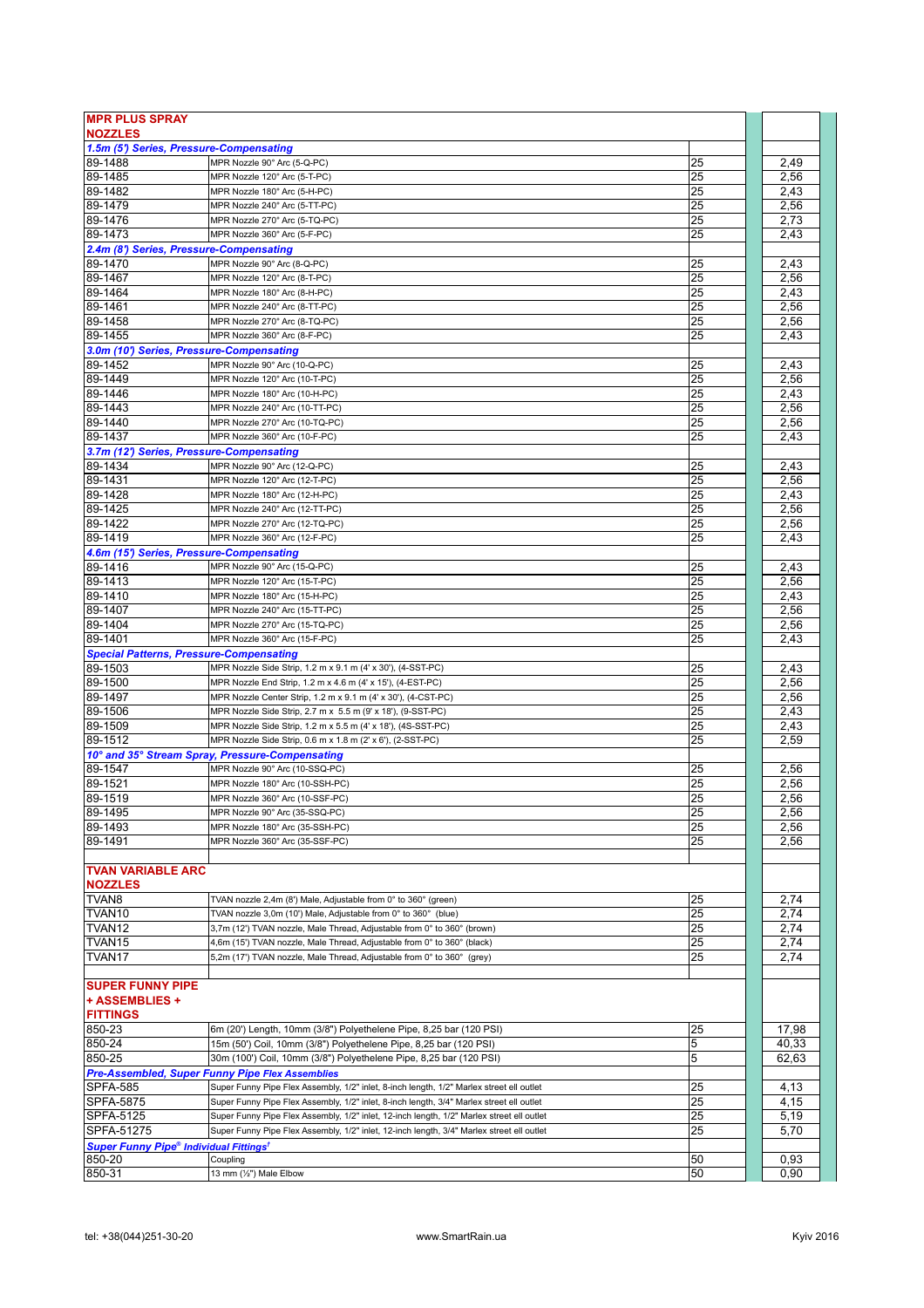| 850-32                                                                          | 20 mm (%") Male Elbow                                                                                                                                              | 50              | 0,90           |
|---------------------------------------------------------------------------------|--------------------------------------------------------------------------------------------------------------------------------------------------------------------|-----------------|----------------|
| 850-34                                                                          | 13 mm (1/2") Female Elbow                                                                                                                                          | 50              | 0,93           |
| 850-35                                                                          | 13 mm (1/2") Male Adapter                                                                                                                                          | 50              | 0,93           |
| 850-36                                                                          |                                                                                                                                                                    | 50              |                |
|                                                                                 | 20 mm (3/4") x 16 mm (5/8") Insert                                                                                                                                 |                 | 0,90           |
| 850-37                                                                          | 10 mm (3/8") Tee                                                                                                                                                   | 50              | 1,67           |
|                                                                                 |                                                                                                                                                                    |                 |                |
| <b>TORO BUBBLERS</b><br><b>&amp; LOW FLOW</b>                                   |                                                                                                                                                                    |                 |                |
| <b>IRRIGATION</b>                                                               |                                                                                                                                                                    |                 |                |
| <b>MPR PLUS -</b>                                                               |                                                                                                                                                                    |                 |                |
| <b>PRESSURE</b>                                                                 |                                                                                                                                                                    |                 |                |
| <b>COMPENSATING</b>                                                             |                                                                                                                                                                    |                 |                |
| <b>BUBBLERS - FIT</b>                                                           |                                                                                                                                                                    |                 |                |
|                                                                                 |                                                                                                                                                                    |                 |                |
| 570Z SPRAYS                                                                     |                                                                                                                                                                    |                 |                |
| <b>Flood Bubbler Nozzles, Pressure-Compensating</b>                             |                                                                                                                                                                    |                 |                |
| 89-1727                                                                         | MPR Nozzle 0.9 LPM (0.25 GPM), (FB-25-PC)                                                                                                                          | 25              | 2,56           |
| 89-1729                                                                         | MPR Nozzle 1.9 LPM (0.50 GPM), (FB-50-PC)                                                                                                                          | 25              | 2,56           |
| 89-1731                                                                         | MPR Nozzle 3.8 LPM (1.0 GPM), (FB-100-PC)                                                                                                                          | 25              | 2,56           |
| 89-1733                                                                         | MPR Nozzle Adjustable LPM (GPM), (FB-200-ADJ-PC2.00)                                                                                                               | 25              | 2,56           |
|                                                                                 | <b>Stream Bubbler Nozzles, Pressure-Compensatingt</b>                                                                                                              |                 |                |
|                                                                                 |                                                                                                                                                                    | 25              |                |
| 89-7865                                                                         | MPR Nozzle 90° Arc, 0.6 m (2') Radius (SB-90-PC2)                                                                                                                  |                 | 2,56           |
| 89-7875                                                                         | MPR Nozzle 180° Arc, 0.6 m (2') Radius (SB-180-PC2)                                                                                                                | 25              | 2,56           |
| 89-7877                                                                         | MPR Nozzle 360° Arc, 0.6 m (2') Radius (SB-360-PC2)                                                                                                                | 25              | 2,56           |
| 89-7871                                                                         | MPR Nozzle 180° Arc, 2 Stream, 0.6 m (2') Radius (SB-2-180-PC2)                                                                                                    | 25              | 2,56           |
| 89-7873                                                                         | MPR Nozzle 180° Arc, 4 Stream, 0.6 m (2') Radius (SB-4-180-PC2)                                                                                                    | 25              | 2,56           |
|                                                                                 |                                                                                                                                                                    |                 |                |
| <b>500 SERIES STREAM</b>                                                        |                                                                                                                                                                    |                 |                |
|                                                                                 |                                                                                                                                                                    |                 |                |
| <b>AND FLOOD</b>                                                                |                                                                                                                                                                    |                 |                |
| <b>BUBBLER - ATTACH</b>                                                         |                                                                                                                                                                    |                 |                |
| TO 1/2" (13MM)                                                                  |                                                                                                                                                                    |                 |                |
| <b>RISER</b>                                                                    |                                                                                                                                                                    |                 |                |
| 511-30                                                                          | 500 Quarter Circle 2-Stream Bubbler - 1/2" Female Thread Inlet                                                                                                     | 100             | 10,25          |
| 512-30                                                                          | 500 Half Circle 4-Stream Bubbler - 1/2" Female Thread Inlet                                                                                                        | 100             | 10,25          |
| 514-30                                                                          | 500 Full Circle 6-Stream Bubbler - 1/2" Female Thread Inlet                                                                                                        | 100             | 10,25          |
|                                                                                 |                                                                                                                                                                    |                 |                |
| 516-30                                                                          | 500 180-Degree 2-Stream Bubbler - 1/2" Female Thread Inlet                                                                                                         | 100             | 10,25          |
| 514-20                                                                          | 500 Series Universal Flood Bubbler - 1/2" Female Thread Inlet                                                                                                      | 100             | 9,76           |
|                                                                                 |                                                                                                                                                                    |                 |                |
| <b>LOW FLOW -</b><br><b>PRESSURE</b><br><b>COMPENSATING</b>                     |                                                                                                                                                                    |                 |                |
| <b>DRIP BUBBLERS -</b>                                                          |                                                                                                                                                                    |                 |                |
| <b>ATTACH TO 1/2"</b>                                                           |                                                                                                                                                                    |                 |                |
| (13MM) RISER                                                                    |                                                                                                                                                                    |                 |                |
| LF20-PC                                                                         | 2.0 GPH (7,6 LPH) Pressure Compensating Bubbler - 1/2" Female Thread Inlet                                                                                         | 25              | 5,35           |
|                                                                                 |                                                                                                                                                                    |                 |                |
| LF40-PC                                                                         | 4.0 GPH (15,1 LPH) Pressure Compensating Bubbler - 1/2" Female Thread Inlet                                                                                        | 25              | 5,35           |
|                                                                                 |                                                                                                                                                                    |                 |                |
| <b>NGE® EMITTERS ON</b><br><b>POLY FLEX RISERS -</b><br><b>1/2" MALE THREAD</b> |                                                                                                                                                                    |                 |                |
| <b>CONNECTION</b>                                                               |                                                                                                                                                                    |                 |                |
|                                                                                 |                                                                                                                                                                    |                 |                |
|                                                                                 |                                                                                                                                                                    |                 |                |
| <b>T-DPC04-PR12</b>                                                             | 1 GPH (3,8 LPH) NGE Emitter on 12" (30,5 cm) Long Poly Flex Riser, 1/2"Male Thread Inlet                                                                           | 50              | 3,64           |
| T-DPC08-PR12                                                                    | 2 GPH (7,6 LPH) NGE Emitter on 12" (30,5 cm) Long Poly Flex Riser, 1/2"Male Thread Inlet                                                                           | 50              | 3,64           |
|                                                                                 |                                                                                                                                                                    |                 |                |
| <b>PRESSURE</b><br><b>REGULATING MULTI-</b>                                     |                                                                                                                                                                    |                 |                |
| <b>OUTLET MANIFOLD</b>                                                          |                                                                                                                                                                    |                 |                |
| T-PR25-9                                                                        | 1/2" (13mm) FPT Inlet, 9 Barbed Outlet, 25 PSI                                                                                                                     | 50              | 25,61          |
|                                                                                 |                                                                                                                                                                    |                 |                |
| <b>TORO ROTORS</b>                                                              |                                                                                                                                                                    |                 |                |
| <b>MINI 8 1/2" ROTOR</b>                                                        |                                                                                                                                                                    |                 |                |
| MINI8-4P                                                                        | MINI-8 Rotor, 1/2" inlet, adjustable to 360 degrees                                                                                                                | 25              | 20,70          |
|                                                                                 |                                                                                                                                                                    |                 |                |
| <b>Mini-8 Accessories</b>                                                       |                                                                                                                                                                    |                 |                |
| 102-2024                                                                        | Adjustment Tool for MINI8-4P                                                                                                                                       | 1               | 0,90           |
| MINI8-CV                                                                        | Check Valve for MINI8-4P                                                                                                                                           | 25              | 1,85           |
| MINI8-CAP-E                                                                     | MINI-8 Effluent Cap                                                                                                                                                |                 | 0,77           |
|                                                                                 |                                                                                                                                                                    |                 |                |
| <b>T5 SERIES 3/4"</b>                                                           |                                                                                                                                                                    |                 |                |
| <b>ROTOR</b>                                                                    |                                                                                                                                                                    |                 |                |
|                                                                                 |                                                                                                                                                                    |                 |                |
| T5S-RS                                                                          | T5 Series Shrub                                                                                                                                                    | 20              | 26,19          |
| T5SE-RS                                                                         | T5 Series Shrub, Effluent                                                                                                                                          | 20              | 28,35          |
| T5P                                                                             | T5 Series 5" (127mm) Lawn Pop, Part/Full Circle combination                                                                                                        | $\overline{20}$ | 25,06          |
| T5P-RS                                                                          | T5 Series 5" (127mm) Lawn Pop, Part/Full Circle combination with RapidSet®                                                                                         | 20              | 22,22          |
| T5PE-RS<br>T5PCK                                                                | T5 Series 5" (127mm) Lawn Pop, Part/Full Circle combination with RapidSet®, Effluent<br>T5 Series 5" (127mm) Lawn Pop, Part/Full Circle combination, w/check valve | 20              | 25,26<br>29,38 |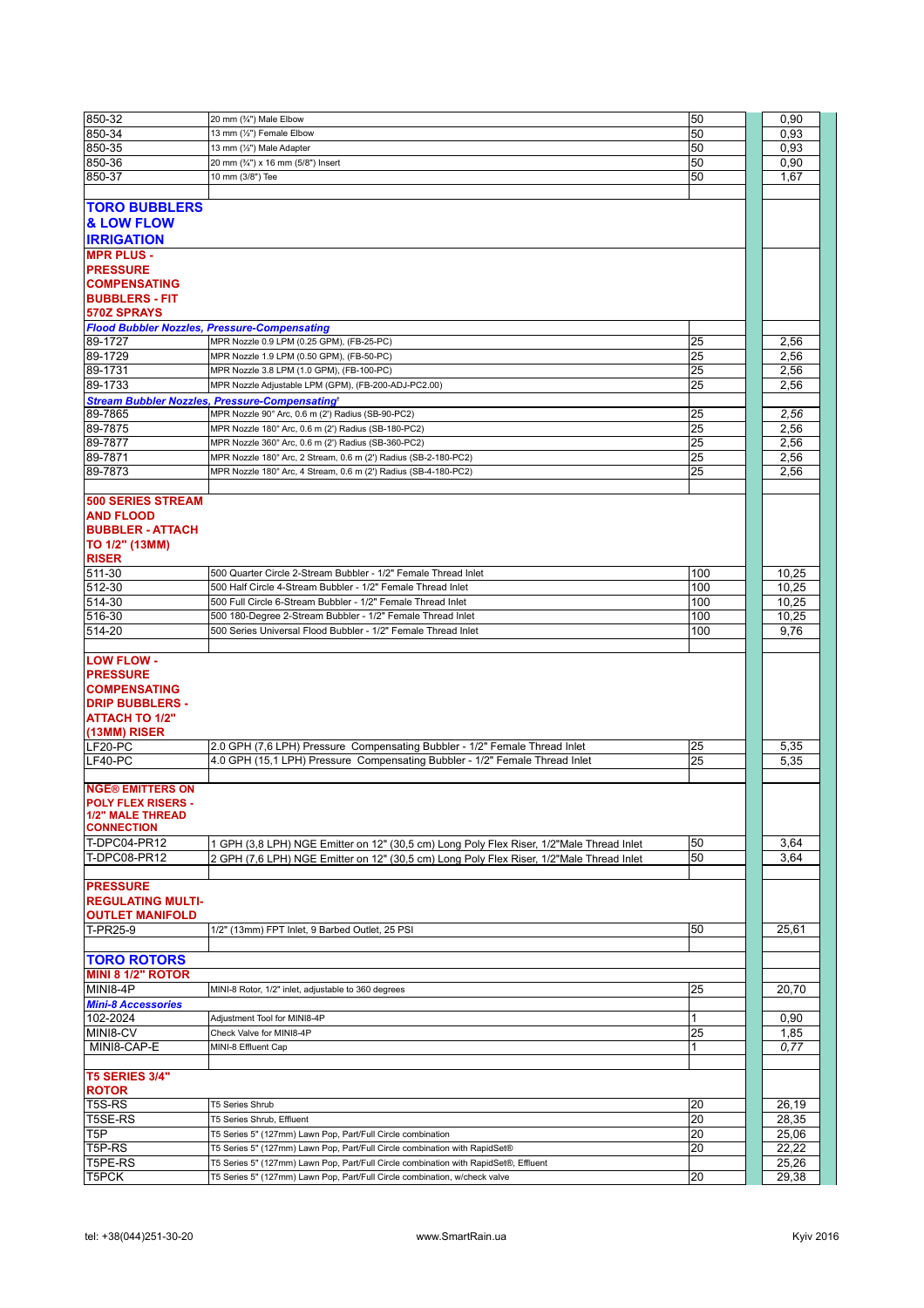| T5PCK-RS                           | T5 Series 5" (127mm) Lawn Pop, Part/Full Circle combination, w/check valve with RapidSet                                                      | 20   | 29,38 |
|------------------------------------|-----------------------------------------------------------------------------------------------------------------------------------------------|------|-------|
| T5HP-RS                            | T5 Series High-Pop                                                                                                                            | 10   | 58,53 |
| T5HPE-RS                           | T5 Series High-Pop, Effluent                                                                                                                  | 10   | 63,37 |
|                                    | T5P 3/4" Rotor with non-3.0 Nozzles Pre-Installed (Build to Order Only)                                                                       |      |       |
| T5P1.5-RS                          | T5 Series 5" (127mm) Lawn Pop, Part/Full Circle combination - 1.5 GPM Nozzle Pre-Installed                                                    | 20   | 26,76 |
| T5P2.0-RS                          | T5 Series 5" (127mm) Lawn Pop, Part/Full Circle combination - 2.0 GPM Nozzle Pre-Installed                                                    | 20   | 26,76 |
| T5P2.5-RS                          | T5 Series 5" (127mm) Lawn Pop, Part/Full Circle combination - 2.5 GPM Nozzle Pre-Installed                                                    | 20   | 26,76 |
| T5P4.0-RS                          | T5 Series 5" (127mm) Lawn Pop, Part/Full Circle combination - 4.0 GPM Nozzle Pre-Installed                                                    | 20   | 23,98 |
| T5P5.0-RS                          | T5 Series 5" (127mm) Lawn Pop, Part/Full Circle combination - 5.0 GPM Nozzle Pre-Installed                                                    | 20   | 23,98 |
| T5P6.0-RS                          | T5 Series 5" (127mm) Lawn Pop, Part/Full Circle combination - 6.0 GPM Nozzle Pre-Installed                                                    | 20   | 23,98 |
|                                    |                                                                                                                                               | 20   |       |
| T5P8.0-RS                          | T5 Series 5" (127mm) Lawn Pop, Part/Full Circle combination - 8.0 GPM Nozzle Pre-Installed                                                    |      | 23,98 |
| <b>T5P 3/4" Rotor Accessories</b>  |                                                                                                                                               |      |       |
| 102-7712                           | T5P Service kit, nozzle trees (20 pieces per kit)                                                                                             | 20   |       |
| 102-7714                           | T5P Service kit, check valves (20 pieces per kit)                                                                                             | 20   |       |
| 102-7715                           | T5P Adiustment tool (20 pieces per kit)                                                                                                       | 20   |       |
|                                    |                                                                                                                                               |      |       |
| <b>TR50 XT SERIES</b>              |                                                                                                                                               |      |       |
| <b>ROTOR</b>                       |                                                                                                                                               |      |       |
| TR50XTS                            | Shrub, PC/FC w/ nozzle tree, TruJectory, X-Flow shut-off (Phase Out - OBS in F'15)                                                            | 20   | 53,76 |
| TR50XTP                            | 5" Lawn, PC/FC w/ nozzle tree, TruJectory, X-Flow shut-off (Phase Out - OBS in F'15)                                                          | 20   | 50.41 |
| TR50XTHP                           | 12" High-Pop, PC/FC w/ nozzle tree, TruJectory, X-Flow shut-off (Phase Out - OBS in F'15)                                                     | 10   | 80,67 |
| <b>TR Rotor Series Accessories</b> |                                                                                                                                               |      |       |
| 102-1303                           | TR Series Multi-Purpose Adjustment Tool                                                                                                       |      |       |
| TR-INS-B-xx                        | TR Series Black Nozzle Indicators; must indicate nozzle #. Avail. upon request                                                                | 1    | 0,92  |
| TR-INS-E-xx                        | TR Series Effluent Nozzle Indicators; must indicate nozzle #. Avail. upon request                                                             | 1    | 0,92  |
|                                    |                                                                                                                                               |      |       |
|                                    |                                                                                                                                               |      |       |
| <b>SUPER 800 SERIES</b>            |                                                                                                                                               |      |       |
| <b>ROTOR</b>                       |                                                                                                                                               |      |       |
| <b>S800CK</b>                      | Super 800 Lawn, 5" (127mm) combo part/full-circle rotor, w/check valve (Phasing out)                                                          | 20   | 32,82 |
| <b>Super 800 Accessories</b>       |                                                                                                                                               |      |       |
| 102-2024                           | Super 800 Adjustment Tool (Phasing out                                                                                                        |      | 0,90  |
|                                    |                                                                                                                                               |      |       |
| <b>IMPOP IMPACT</b>                |                                                                                                                                               |      |       |
| <b>SERIES</b>                      |                                                                                                                                               |      |       |
| <b>IMPOP</b>                       | Impact Pop-up Rotor with Nozzle, Combined 1/2" or 3/4" Inlet                                                                                  | 20   | 36,31 |
|                                    |                                                                                                                                               |      |       |
| 300 SERIES MULTI-                  |                                                                                                                                               |      |       |
| <b>STREAM ROTOR</b>                |                                                                                                                                               |      |       |
|                                    | Note: For a complete sprinkler, you must order either a Lawn, Shrub, or High-Pop sprinkler body, the desired nozzle, and the desired arc disc |      |       |
| 300-10-00                          | 300 Series Shrub (does not include Nozzle or Arc Disc)*                                                                                       | 25   | 25,63 |
| 300-00-00                          | 300 Series Lawn Pop-up (does not include Nozzle or Arc Disc)                                                                                  | 25   | 30,68 |
| 300-12-00                          | 300 Series High-Pop (does not include Nozzle or Arc Disc)                                                                                     | 10   | 69,40 |
|                                    |                                                                                                                                               |      |       |
|                                    | 300 Series Stream Rotor Stainless-Steel Arc Disc                                                                                              |      |       |
| 304-00                             | 300 Series 90° Stream Rotor Stainless-Steel Arc Discs                                                                                         | 2500 | 2,98  |
| 305-00                             | 300 Series 112° Stream Rotor Stainless-Steel Arc Discs                                                                                        | 1250 | 3,14  |
| 306-00                             | 300 Series 135° Stream Rotor Stainless-Steel Arc Discs                                                                                        | 1250 | 3,14  |
| 307-00                             | 300 Series 157.5° Stream Rotor Stainless-Steel Arc Discs                                                                                      | 1250 | 3,14  |
| 308-00                             | 300 Series 180° Stream Rotor Stainless-Steel Arc Discs                                                                                        | 2500 | 2,98  |
| 309-00                             | 300 Series 202.5° Stream Rotor Stainless-Steel Arc Discs                                                                                      | 1250 | 3,14  |
| 310-00                             | 300 Series 225° Stream Rotor Stainless-Steel Arc Discs                                                                                        | 1250 | 3,14  |
| 312-00                             | 300 Series 270° Stream Rotor Stainless-Steel Arc Discs                                                                                        | 10   | 3,14  |
| 316-00                             | 300 Series 360° Stream Rotor Stainless-Steel Arc Discs                                                                                        | 25   | 2,98  |
|                                    | 300 Series Stream Rotor Nozzle Assemblies - Bulk Bag                                                                                          |      |       |
| 300-15                             | 300 Series Omni Nozzle, Adjustable Radius                                                                                                     | 25   | 7,16  |
| 300-25                             | 300 Series Omni Nozzle, High Pop, Adjustable Radius                                                                                           | 25   | 7,85  |
| 300-11                             | 300 Series #01 Nozzle Assembly, Blank I.D. Plug                                                                                               | 50   | 7,16  |
| 300-12                             |                                                                                                                                               | 50   |       |
|                                    | 300 Series #02 Nozzle Assembly, Blank I.D. Plug                                                                                               |      | 7,16  |
| 300-13                             | 300 Series #03 Nozzle Assembly, Blank I.D. Plug                                                                                               | 50   | 7,16  |
| 300-21                             | 300 Series #01 Nozzle Assembly, High Pop, Blank I.D. Plug                                                                                     | 50   | 22,39 |
| 300-22                             | 300 Series #02 Nozzle Assembly, High Pop, Blank I.D. Plug                                                                                     | 50   | 22,39 |
| 300-23                             | 300 Series #03 Nozzle Assembly, High Pop, Blank I.D. Plug                                                                                     | 50   | 22,39 |
| 300-63-1                           | 300 Series #63 Low LPM/GPM Nozzle Assembly, Blank I.D. Plug                                                                                   | 50   | 22,39 |
| 300-63-12                          | 300 Series #63 Low LPM/GPM Nozzle Assembly, High-Pop, Blank I.D. Plug                                                                         | 1000 | 7,51  |
| 300-93-1                           | 300 Series #93 Low LPM/GPM Nozzle Assembly, Blank I.D. Plug                                                                                   | 1000 | 22,39 |
| 300-93-12                          | 300 Series #93 Low LPM/GPM Nozzle Assembly, High-Pop, Blank I.D. Plug                                                                         | 1000 | 7,51  |
|                                    |                                                                                                                                               |      |       |
| <b>TORO</b>                        |                                                                                                                                               |      |       |
|                                    |                                                                                                                                               |      |       |
| <b>COMMERICAL &amp;</b>            |                                                                                                                                               |      |       |
| <b>SPORTS FIELD</b>                |                                                                                                                                               |      |       |
| <b>ROTORS</b>                      |                                                                                                                                               |      |       |
| <b>T7 SERIES 1" ROTOR</b>          |                                                                                                                                               |      |       |
| - LOW FLOW                         |                                                                                                                                               |      |       |
| <b>VERSION</b>                     |                                                                                                                                               |      |       |
| <b>BSP Thread, Low Flow</b>        |                                                                                                                                               |      |       |
|                                    |                                                                                                                                               |      |       |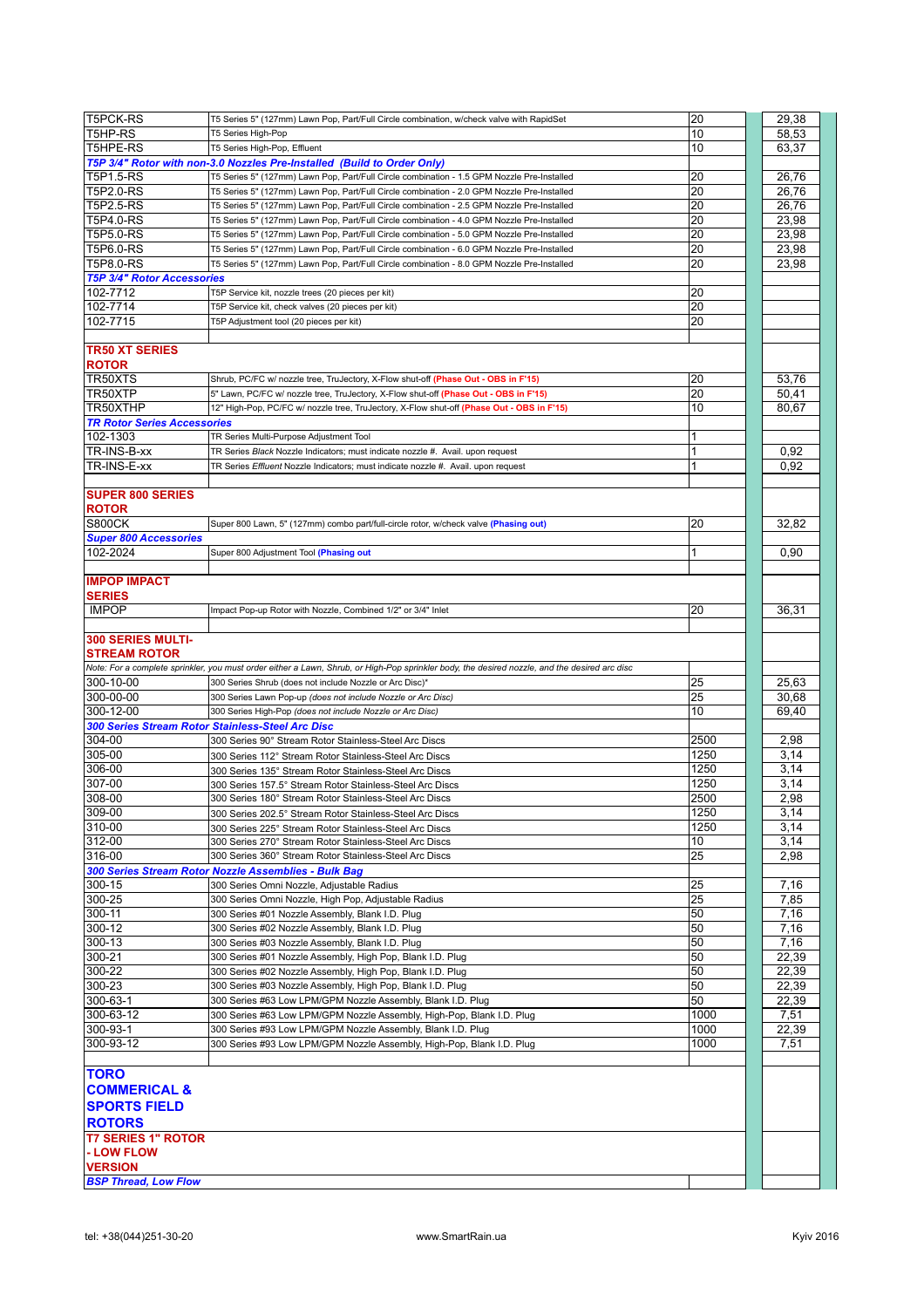| <b>T7P-52L</b>                       | T7 Series 25mm (1") Rotor, BSP Thread - Low Flow                                                   | 10  | 82,62  |
|--------------------------------------|----------------------------------------------------------------------------------------------------|-----|--------|
| <b>T7P-52LE</b>                      | T7 Series 25mm (1") Rotor, BSP Thread, Effluent Cover - Low Flow                                   | 10  | 93,59  |
| T7PSS-52L                            |                                                                                                    | 10  | 105,58 |
|                                      | T7 Series 25mm (1") Rotor, BSP Thread, Stainless Steel Riser - Low Flow                            |     |        |
| T7PSS-52LE                           | T7 Series 25mm (1") Rotor, BSP Thread, Stainless Steel Riser, Effluent Cover - Low Flow            | 10  | 118.67 |
|                                      |                                                                                                    |     |        |
|                                      |                                                                                                    |     |        |
| <b>T7 SERIES 1" ROTOR</b>            |                                                                                                    |     |        |
| <b>BSP Thread</b>                    |                                                                                                    |     |        |
| T7P-52                               | T7 Series 25mm (1") Rotor, BSP Thread                                                              | 10  | 82,62  |
| <b>T7P-52E</b>                       |                                                                                                    | 10  | 89,97  |
|                                      | T7 Series 25mm (1") Rotor, BSP Thread, Effluent Cover                                              |     |        |
| T7PSS-52                             | T7 Series 25mm (1") Rotor, BSP Thread, Stainless Steel Riser                                       | 10  | 105,58 |
| T7PSS-52E                            | T7 Series 25mm (1") Rotor, BSP Thread, Stainless Steel Riser, Effluent Cover                       | 10  | 114,07 |
| <b>T7 Rotor Series Accessories</b>   |                                                                                                    |     |        |
| 102-6527                             | T7 Adjustment Tool                                                                                 |     |        |
| 102-2633                             | T7 Nozzle Tree                                                                                     | 1   |        |
|                                      |                                                                                                    |     |        |
|                                      |                                                                                                    |     |        |
| 640 SERIES 1"                        |                                                                                                    |     |        |
| <b>ROTOR</b>                         |                                                                                                    |     |        |
| <b>Body Packages BSP Thread</b>      |                                                                                                    |     |        |
| 640-51                               | 640 Series Body Package, Valve-In-Head, BSP                                                        | 10  | 94,79  |
| 640-52                               | 640 Series Body Package, Check-O-Matic, BSP                                                        | 10  | 53,55  |
| <b>Drive Assemblies</b>              |                                                                                                    |     |        |
|                                      |                                                                                                    |     |        |
| 640-0045                             | 640 Series Drive Assembly, 45 degree                                                               | 10  | 156,40 |
| 640-0060                             | 640 Series Drive Assembly, 60 degree                                                               | 10  | 156,39 |
| 640-0090                             | 640 Series Drive Assembly, 90 degree                                                               | 10  | 148,95 |
| 640-0108                             | 640 Series Drive Assembly, 108 degree                                                              | 10  | 156,40 |
| 640-0127                             | 640 Series Drive Assembly, 127 degree                                                              | 10  | 156,40 |
| 640-0148                             | 640 Series Drive Assembly, 148 degree                                                              | 10  | 156,39 |
|                                      |                                                                                                    |     |        |
| 640-0173                             | 640 Series Drive Assembly, 173 degree                                                              | 10  | 156,40 |
| 640-0180                             | 640 Series Drive Assembly, 180 degree                                                              | 10  | 148,95 |
| 640-0192                             | 640 Series Drive Assembly, 192 degree                                                              | 10  | 156,40 |
| 640-0238                             | 640 Series Drive Assembly, 238 degree                                                              | 10  | 156,40 |
| 640-0270                             | 640 Series Drive Assembly, 270 degree                                                              | 10  | 156,40 |
| 640-0360                             | 640 Series Drive Assembly, 360 degree                                                              | 10  | 148,95 |
|                                      |                                                                                                    |     |        |
| <b>Nozzle/Stator Sets</b>            |                                                                                                    |     |        |
| 640-40                               | 640 Series Nozzle and Stator                                                                       | 10  | 42,91  |
| 640-41                               | 640 Series Nozzle and Stator                                                                       | 10  | 42,91  |
| 640-42                               | 640 Series Nozzle and Stator                                                                       | 10  | 42,91  |
| 640-43                               | 640 Series Nozzle and Stator                                                                       | 10  | 45,05  |
| 640-44                               | 640 Series Nozzle and Stator                                                                       | 10  | 45,05  |
|                                      |                                                                                                    |     |        |
| 640-40E                              | 640 Series Nozzle and Stator, Effluent                                                             | 10  | 36,34  |
| 640-41E                              | 640 Series Nozzle and Stator, Effluent                                                             | 10  | 35,97  |
| 640-42E                              | 640 Series Nozzle and Stator, Effluent                                                             | 10  | 36,42  |
| 640-43E                              | 640 Series Nozzle and Stator, Effluent                                                             | 10  | 36,45  |
| 640-44E                              | 640 Series Nozzle and Stator, Effluent                                                             | 10  | 36,37  |
| 640 Rotor Series Accessories         |                                                                                                    |     |        |
|                                      |                                                                                                    |     |        |
| 35-0579                              | #41 Fast Stator Assembly - 00:45 to 1:30 (mm:ss) rotation                                          | n/a |        |
| 35-1011                              | #42/43 Fast Stator Assembly - 00:45 to 1:30 (mm:ss) rotation                                       | n/a |        |
|                                      |                                                                                                    |     |        |
| <b>TS90 SERIES SPORT</b>             |                                                                                                    |     |        |
| <b>TURF ROTOR</b>                    |                                                                                                    |     |        |
| <b>Standard - BSP Thread</b>         |                                                                                                    |     |        |
|                                      | TS90 Sport Turf Rotor, 25mm (1") BSP Inlet, Main Nozzles 1-9 and Low Flow, Medium Flow and High 10 |     |        |
| <b>TS90TP-52</b>                     | Flow Stators included.                                                                             |     | 165,25 |
| With TurfCup™ - BSP Thread           |                                                                                                    |     |        |
|                                      | TS90 Sports Field Rotor with TurfCup, 25mm (1") BSP Inlet, Main Nozzles 5-8 and Medium Flow        |     |        |
|                                      | Stator included.                                                                                   |     | 512,58 |
| TS90TP-52TC                          |                                                                                                    | 6   |        |
| <b>TS90 Rotor Series Accessories</b> |                                                                                                    |     |        |
| 118-0063                             | TS90 Effluent Indicator Cap                                                                        |     |        |
| 995-105                              | 5/16 Hex Nut Driver - For Nozzle Installation                                                      |     |        |
| 995-99                               | 5/8 Nut Driver - For Nozzle Installation                                                           |     |        |
| 102-1939                             | TS90 Low Flow ASM Stator                                                                           |     |        |
| 102-4587                             | TS90 N° 1 Main Nozzle                                                                              |     |        |
| 102-4588                             | TS90 N° 2 Main Nozzle                                                                              |     |        |
|                                      |                                                                                                    |     |        |
| 102-4589                             | TS90 N° 3 Main Nozzle                                                                              |     |        |
| 102-0728                             | TS90 N° 4 Main Nozzle                                                                              |     |        |
| 102-1940                             | TS90 Medium Flow ASM Stator                                                                        |     |        |
| 102-0729                             | TS90 N° 5 Main Nozzle                                                                              |     |        |
| 102-0730                             | TS90 N° 6 Main Nozzle                                                                              |     |        |
| 102-4261                             |                                                                                                    |     |        |
|                                      | TS90 N° 7 Main Nozzle                                                                              |     |        |
| 102-4260                             | TS90 N° 8 Main Nozzle                                                                              |     |        |
| 102-1941                             | TS90 High Flow ASM Stator                                                                          |     |        |
| 102-4259                             | TS90 N° 9 Main Nozzle                                                                              |     |        |
| 118-1521                             | Main Nozzle Adapter (for Inner or Intermediate Nozzle placement in Main Nozzle position)           |     |        |
|                                      |                                                                                                    |     |        |
|                                      |                                                                                                    |     |        |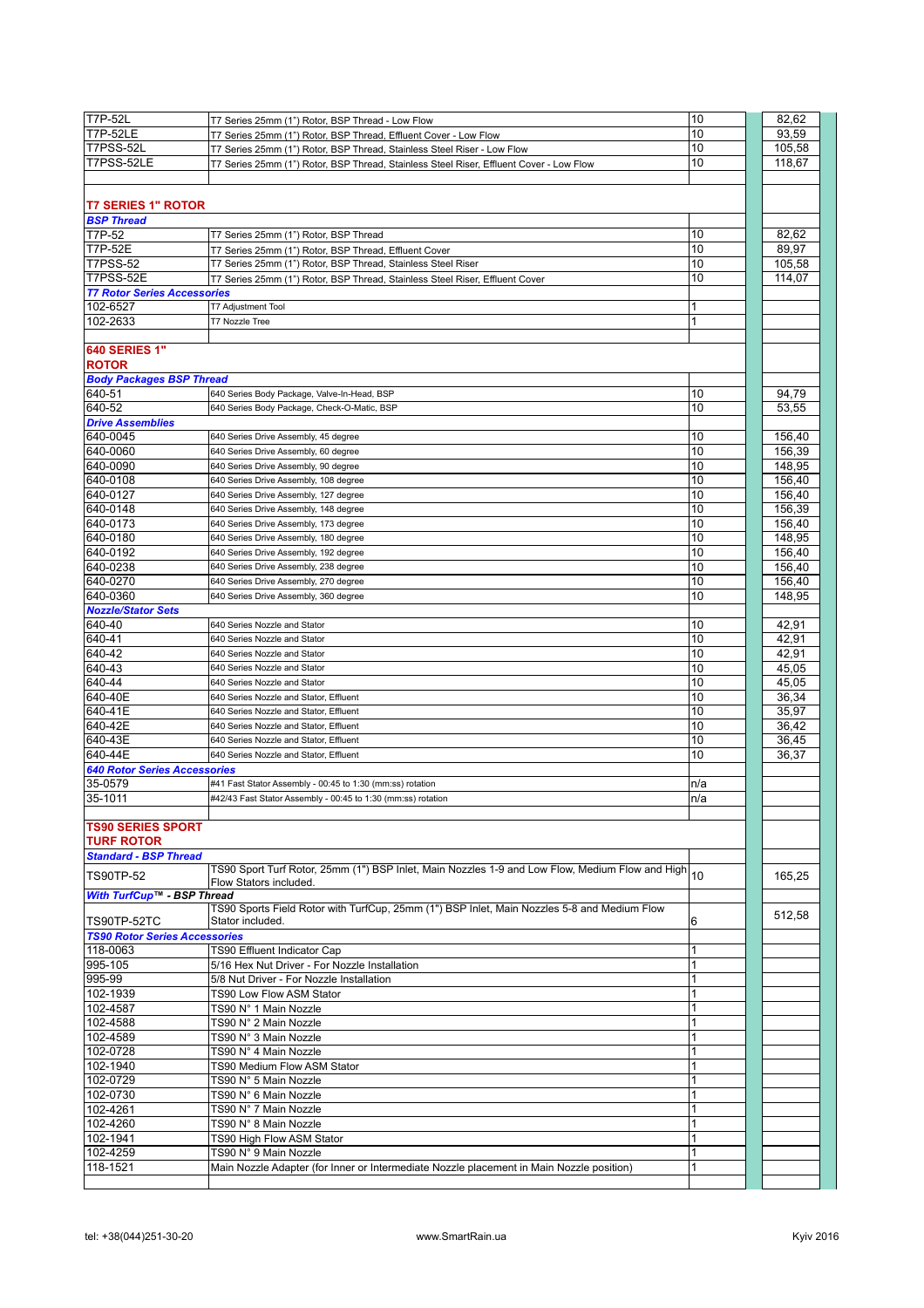| <b>TG101 SERIES</b>                                |                                                                                                               |          |                  |
|----------------------------------------------------|---------------------------------------------------------------------------------------------------------------|----------|------------------|
| <b>LARGE RADIUS</b>                                |                                                                                                               |          |                  |
| <b>SPRINKLERS</b>                                  |                                                                                                               |          |                  |
| <b>BSP Thread</b>                                  |                                                                                                               |          |                  |
| ITG101                                             | TG101 Large Radius Sprinkler, 2" BSP adapter fitting, 16mm nozzle & 22mm nozzle                               | 1        | 2 0 2 5 1 5      |
| <b>TG101 Nozzle Assemblies</b>                     |                                                                                                               |          |                  |
| TG101-D912<br>TG101-D914                           | TG101 12mm Nozzle<br>TG101 14mm Nozzle                                                                        |          |                  |
| TG101-D916                                         | TG101 16mm Nozzle                                                                                             |          |                  |
| TG101-D918                                         | TG101 18mm Nozzle                                                                                             | 1        |                  |
| TG101-D920                                         | TG101 20mm Nozzle                                                                                             |          |                  |
| TG101-D922                                         | TG101 22mm Nozzle                                                                                             | 1        |                  |
| TG101-D924                                         | TG101 24mm Nozzle                                                                                             | 1        |                  |
|                                                    |                                                                                                               |          |                  |
| <b>TORO</b>                                        |                                                                                                               |          |                  |
| <b>RESIDENTIAL</b>                                 |                                                                                                               |          |                  |
| <b>VALVES</b>                                      |                                                                                                               |          |                  |
| 264 SERIES 3/4"                                    |                                                                                                               |          |                  |
| <b>VALVE</b>                                       |                                                                                                               |          |                  |
| 264-06-03                                          | 20 mm (3/4") Male x Male, In-Line                                                                             | 20       | 40.72            |
|                                                    |                                                                                                               |          |                  |
| <b>EZ FLO PLUS SERIES</b>                          |                                                                                                               |          |                  |
| <b>VALVES</b>                                      |                                                                                                               |          |                  |
| <b>BSP Thread, 50 Hz Solenoid</b>                  |                                                                                                               |          |                  |
| EZP-02-54                                          | EZ-Flo Plus 25mm (1"), MxM, w/o Flow Control-BSP/50 Hz                                                        | 10       | 33,36            |
| EZP-22-54                                          | EZ-Flo Plus 25mm (1") MxM, w/ Flow Control-BSP/50 Hz                                                          | 10       | 38,03            |
| EZP-03-54<br>EZP-23-54                             | EZ-Flo Plus 25mm (1") FxF, w/o Flow Control-BSP/50 Hz<br>EZ-Flo Plus 25mm (1") FxF, w/ Flow Control-BSP/50 Hz | 20<br>20 | 33,36<br>38,03   |
| <b>BSP Thread, DCLS-P Solenoid</b>                 |                                                                                                               |          |                  |
| EZP-22-94                                          | EZ-Flo Plus 25mm (1") MxM, w/ Flow Control- BSP/DCLS-P                                                        | 10       | 54,58            |
| EZP-23-94                                          | EZ-Flo Plus, 25mm (1") FxF w/ Flow Control-BSP/DCLS-P                                                         | 10       | 57,32            |
|                                                    |                                                                                                               |          |                  |
| <b>TPV SERIES VALVES</b>                           |                                                                                                               |          |                  |
| <b>BSP Thread, 50 Hz Solenoid</b>                  |                                                                                                               |          |                  |
| TPV100MMBSP                                        | TPV 25mm (1") MxM, w/o Flow Control-BSP/50Hz                                                                  | 20       | 43,18            |
| TPVF100MMBSP                                       | TPV 25mm (1") MxM, w/Flow Control-BSP/50Hz                                                                    | 20       | 51,68            |
| TPV100BSP                                          | TPV 25mm (1") FxF, w/o Flow Control-BSP/50Hz                                                                  | 20       | 43,18            |
| TPVF100BSP                                         | TPV 25mm (1") FxF, w/Flow Control-BSP/50Hz                                                                    | 20       | 51,68            |
| <b>BSP Thread, DCLS-P Solenoid</b>                 |                                                                                                               |          |                  |
| TPVF100MMBSPDC                                     | TPV 25mm (1") MxM, w/ Flow Control-BSP/DCLS-P                                                                 | 20       | 68,26            |
| TPVF100BSPDC                                       | TPV 25mm (1") FxF, w/ Flow Control-BSP/DCLS-P                                                                 | 20       | 71,67            |
|                                                    |                                                                                                               |          |                  |
| <b>TORO</b>                                        |                                                                                                               |          |                  |
| <b>COMMERCIAL</b>                                  |                                                                                                               |          |                  |
| <b>VALVES</b>                                      |                                                                                                               |          |                  |
|                                                    |                                                                                                               |          |                  |
| <b>P150 SERIES VALVES</b>                          |                                                                                                               |          |                  |
| <b>BSP Thread, 50 Hz Solenoid</b><br>EU-P150-23-56 | P150 40 mm (11/2") Plastic Valve-BSP/50 Hz                                                                    | 6        | 130,23           |
| EU-P150-23-58                                      | P150 50 mm (2") Plastic Valve-BSP/50 Hz                                                                       | 6        | 191,33           |
| <b>BSP Thread, DCLS-P Solenoid</b>                 |                                                                                                               |          |                  |
| EU-P150-23-96                                      | P150 40 mm (11/2") Plastic Valve-BSP/DCLS-P                                                                   | 50       | 147,92           |
| EU-P150-23-98                                      | P150 50 mm (2") Plastic Valve-BSP/DCLS-P                                                                      | 50       | 209,01           |
| <b>P150 Service Kits</b>                           |                                                                                                               |          |                  |
| EU-VSP40-41                                        | P150 1.5" Valve Diaphragm                                                                                     | 1        | 23,35            |
| EU-VSP42-50                                        | P150 2" Valve Service Kit                                                                                     | 1        | 0.00             |
| <b>EU-VSP50-40</b>                                 | P150 2" Valve Diaphragm                                                                                       | 1        | 8,25             |
|                                                    |                                                                                                               |          |                  |
| <b>252 SERIES VALVES</b>                           |                                                                                                               |          |                  |
| <b>BSP Thread</b>                                  |                                                                                                               |          |                  |
| 252-26-56                                          | 252 Series 40mm (1 1/2") FxF, w/ Flow Control-BSP                                                             | 10       | 200,98           |
| 252-26-58                                          | 252 Series 50mm (2") FxF w/ Flow Control-BSP                                                                  | 4        | 305,49           |
| <b>Normally Open Hydraulic, BSP Thread</b>         | 252 Series, 40mm (1 1/2"), Normally Open Hydraulic, FxF w, Flow Control - BSP                                 | 10       |                  |
| 252-21-56<br>252-21-58                             | 252 Series, 50mm (2"), Normally Open Hydraulic, FxF w, Flow Control - BSP                                     | 4        | 236,36<br>354,53 |
|                                                    |                                                                                                               |          |                  |
|                                                    |                                                                                                               |          |                  |
| <b>P220 SERIES VALVES</b>                          |                                                                                                               |          |                  |
| <b>BSP Thread, 50 Hz Solenoid</b>                  |                                                                                                               |          |                  |
| P220-23-54                                         | P220 Series 25mm (1") FxF w/ Flow Control - BSP/50Hz                                                          | 24       | 120,59           |
| P220-23-56                                         | P220 Series 40mm (11/2") FxF w/ Flow Control, BSP/50Hz                                                        | 12       | 192,94           |
| P220-23-58                                         | P220 Series 50mm (2") FxF w/ Flow Control BSP/50Hz                                                            | 4        | 289,41           |
| P220-23-50                                         | P220 Series 75mm (3") FxF w/Flow Control, BSP/50Hz                                                            | 4        | 594,90           |
| <b>BSP Thread, DCLS-P Solenoid</b>                 |                                                                                                               |          |                  |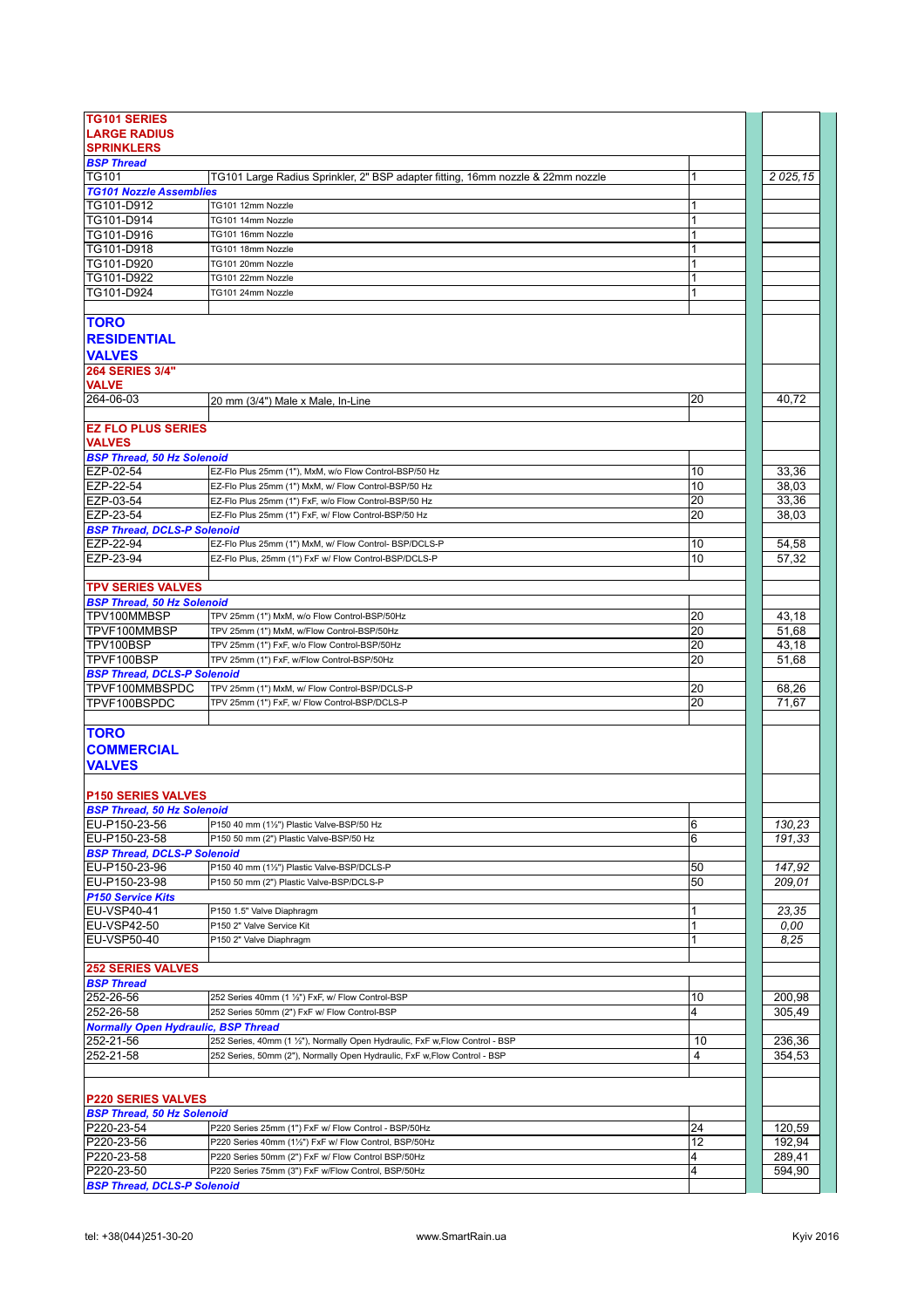| P220-23-94                         | P220 Series 25mm (1") FxF w/ Flow Control, BSP/ DCLS-P                                 | 24             | 143,49  |
|------------------------------------|----------------------------------------------------------------------------------------|----------------|---------|
| P220-23-96                         | P220 Series 40mm (11/2") FxF w/ Flow Control, BSP/DCLS-P                               | 12             | 219,46  |
| P220-23-98                         | P220 Series 50mm (2") FxF w/ Flow Control, BSP/DCLS-P                                  | 4              | 320,77  |
| P220-23-90                         | P220 Series 75mm (3") FxF w/ Flow Control, BSP/DCLS-P                                  | 4              | 641,52  |
| <b>BSP Thread, Less Solenoid</b>   |                                                                                        |                |         |
| P220-23-64                         |                                                                                        |                |         |
|                                    | P220 Series 25mm (1") FxF w/ Flow Control, BSP/ Less solenoid                          | n/a            | 109,74  |
| P220-23-66                         | P220 Series 40mm (11/2") FxF w/ Flow Control, BSP/ Less solenoid                       | n/a            | 185,70  |
| P220-23-68                         | P220 Series 50mm (2") FxF w/ Flow Control, BSP/ Less solenoid                          | n/a            | 295,44  |
| P220-23-60                         | P220 Series 75mm (3") FxF w/ Flow Control, BSP/Less solenoid                           | n/a            | 599,31  |
|                                    |                                                                                        |                |         |
| <b>P220 SCRUBBER</b>               |                                                                                        |                |         |
| <b>SERIES VALVES</b>               |                                                                                        |                |         |
| <b>BSP Thread, 50 Hz Solenoid</b>  |                                                                                        |                |         |
| P220S-23-54                        | P220 Series 1" w/ Flow Control, Scrubbing Mechanism- BSP/50Hz                          | 24             | 287,73  |
| P220S-23-56                        | P220 Series 1,5" w/ Flow Control, Scrubbing Mechanism- BSP/50Hz                        | 12             | 304.67  |
| P220S-23-58                        | P220 Series 25mm (2") w/ Flow Control, Scrubbing Mechanism- BSP/50Hz                   | 4              | 426,08  |
| P220S-23-50                        | P220 Series 40mm (3") w/ Flow Control Scrubbing Mechanism-BSP/50Hz                     | 4              | 699,40  |
| <b>NPT Thread, 60 Hz Solenoid</b>  |                                                                                        |                |         |
| P220S-26-04                        |                                                                                        | 24             |         |
|                                    | P220 Series 1" w/ Flow Control, Scrubbing Mechanism- NPT/60Hz                          |                | 287,73  |
| P220S-26-06                        | P220 Series 1,5" w/ Flow Control, Scrubbing Mechanism- NPT/60Hz                        | 12             | 304.67  |
| <b>NPT Thread, DCLS-P Solenoid</b> |                                                                                        |                |         |
| P220S-26-94                        | P220 Series 1" w/ Flow Control, Scrubbing Mechanism- NPT/60Hz/DCLS-P                   | 24             | 310,53  |
| P220S-26-96                        | P220 Series 1,5" w/ Flow Control, Scrubbing Mechanism- NPT/60Hz/DCLS-P                 | 12             | 382.46  |
| <b>NPT Thread, DCLS-P Solenoid</b> |                                                                                        |                |         |
| P220S-27-04                        | P220 Series 1" w/ Flow Control, Scrubbing Mechanism- NPT/60Hz/Regulator                | 24             | 403.52  |
| P220S-27-06                        | P220 Series 1,5" w/ Flow Control, Scrubbing Mechanism- NPT/60Hz/Regulator              | 12             | 475,45  |
| <b>P220 Scrubber Retrofit Kits</b> |                                                                                        |                |         |
| P220S-KIT-08                       | Scrubber retrofit kit for P220 Diaphragm, 2"                                           |                | 136,38  |
| P220S-KIT-00                       |                                                                                        | 1              | 153,42  |
|                                    | Scrubber retrofit kit for P220 Diaphragm, 3"                                           |                |         |
|                                    |                                                                                        |                |         |
| <b>220 SERIES BRASS</b>            |                                                                                        |                |         |
| <b>VALVES</b>                      |                                                                                        |                |         |
| <b>BSP Thread, 50 Hz Solenoid</b>  |                                                                                        |                |         |
| 220-23-54                          | 220 Series 25mm (1") Brass Valve-BSP/50Hz                                              | 5              | 472,70  |
| 220-23-56                          | 220 Series 40mm (11/2") Brass Valve-BSP/50Hz                                           | 4              | 624,64  |
| 220-23-58                          | 220 Series 50mm (2") Brass Valve-BSP/50 Hz                                             | 2              | 713,24  |
| 220-23-50                          | 220 Series 75mm (3") Brass Valve-BSP/50Hz                                              | 1              | 1747,30 |
|                                    |                                                                                        |                |         |
|                                    |                                                                                        |                |         |
| <b>BSP Thread, Less Solenoid</b>   |                                                                                        |                |         |
| 220-23-64                          | 220 Series 25mm (1") Brass Valve-BSP - without Solenoid                                | 5              | 438,93  |
| 220-23-66                          | 220 Series 40mm (11/2") Brass Valve-BSP - without Solenoid                             | 4              | 590.88  |
| 220-23-68                          | 220 Series 50mm (2") Brass Valve-BSP - without Solenoid                                | 2              | 658,41  |
| 220-23-60                          | 220 Series 75mm (3") Brass Valve-BSP - without Solenoid                                | 1              | 1457,97 |
|                                    |                                                                                        |                |         |
| <b>PRESSURE</b>                    |                                                                                        |                |         |
|                                    |                                                                                        |                |         |
| <b>REGULATORS AND</b>              |                                                                                        |                |         |
| <b>SOLENOIDS</b>                   |                                                                                        |                |         |
| EZR-30                             | EZ Reg, 0,35 - 2,0 bar (5-30 psi) Regulator Module                                     | 5              | 78,51   |
| EZR-100                            | EZ Reg, 0,35 - 6,9 bar (5-100 psi) Regulator Module                                    | $\overline{5}$ | 74,77   |
| DCLS-P                             | D.C. Latching Solenoid, fully potted                                                   | 12             | 49,45   |
| <b>SGS</b>                         | Spike Guard Solenoid for use with EZ-Flo Plus, TPV, P-150, P-220, and 220 Brass valves | 12             | 51,74   |
| <b>LWS</b>                         | Low Wattage Solenoid for use with EZ-Flo Plus, TPV, P-150, P-220, and 220 Brass valves | 12             |         |
| 89-9580                            | 24 VDC Potted Solenoid Assembly, 50/60 Hz, 600 mm (24") Leads                          | 1              | 35,11   |
| 118-5983                           | 24 VAC Solenoid Assembly, 50Hz                                                         | 10             |         |
| 102-7053                           | 24 VAC Solenoid Assembly, 60 Hz., 450mm (18") Leads, Captive Plunger                   | 10             |         |
| EFF-KIT-60HZ                       | 24 VAC Solenoid Assembly, 60Hz, Effluent (Purple) assembly w/ warning tag              | 10             |         |
|                                    |                                                                                        |                |         |
| EFF-KIT-50HZ                       | 24 VAC Solenoid Assembly, 50Hz, Effluent (Purple) assembly w/ warning tag              | 10             |         |
|                                    |                                                                                        |                |         |
| <b>QUICK COUPLER</b>               |                                                                                        |                |         |
| <b>VALVES</b>                      |                                                                                        |                |         |
| <b>NPT Thread</b>                  |                                                                                        |                |         |
| 075-SLSC                           | 20mm (34"), 1-piece, Single Lug Quick Coupler with Standard Cover                      | 36             | 102,29  |
| 100-SLSC                           | 25mm (1") NPT, 1-piece, Single Lug Quick Coupler with Standard Cover                   | 20             | 144,90  |
| 100-SLVC                           | 25mm (1") NPT, 1-piece, Single Lug Quick Coupler with Vinyl Cover                      | 20             | 170,48  |
| 100-SLVLC                          | 25mm (1") NPT, 1-piece, Single Lug Quick Coupler with Vinyl Locking Cover              | 20             | 204,57  |
|                                    | 25mm (1") NPT, 1-piece, Single Lug Quick Coupler with Effluent/Purple Vinyl Cover      |                |         |
| 100-SLLVC                          |                                                                                        | 20             | 204,57  |
| 100-2SLVC                          | 25mm (1") NPT, 2-piece Single Lug Quick Coupler with Vinyl Cover                       | 20             | 196,05  |
| 100-2SLLVC                         | 25mm (1") NPT, 2-piece, Single Lug Quick Coupler with Effluent/Purple Vinyl Cover      | 20             | 230,14  |
| 100-ATLVC                          | 25mm (1") NPT, 1-piece ACME Thread Quick Coupler with Effluent/Purple Vinyl Cover      | 20             |         |
|                                    |                                                                                        |                |         |
| <b>QUICK COUPLER</b>               |                                                                                        |                |         |
| <b>KEYS AND HOSE</b>               |                                                                                        |                |         |
| <b>SWIVELS</b>                     |                                                                                        |                |         |
| 075-SLK                            | 13mm (1/2") Female, 20mm (34") Male, Single Lug Coupler Key                            | 50             | 66,48   |
| 100-SLK                            | 20mm (3/4") Female, 25mm (1") Male, Single Lug Coupler Key                             | 25             | 141,50  |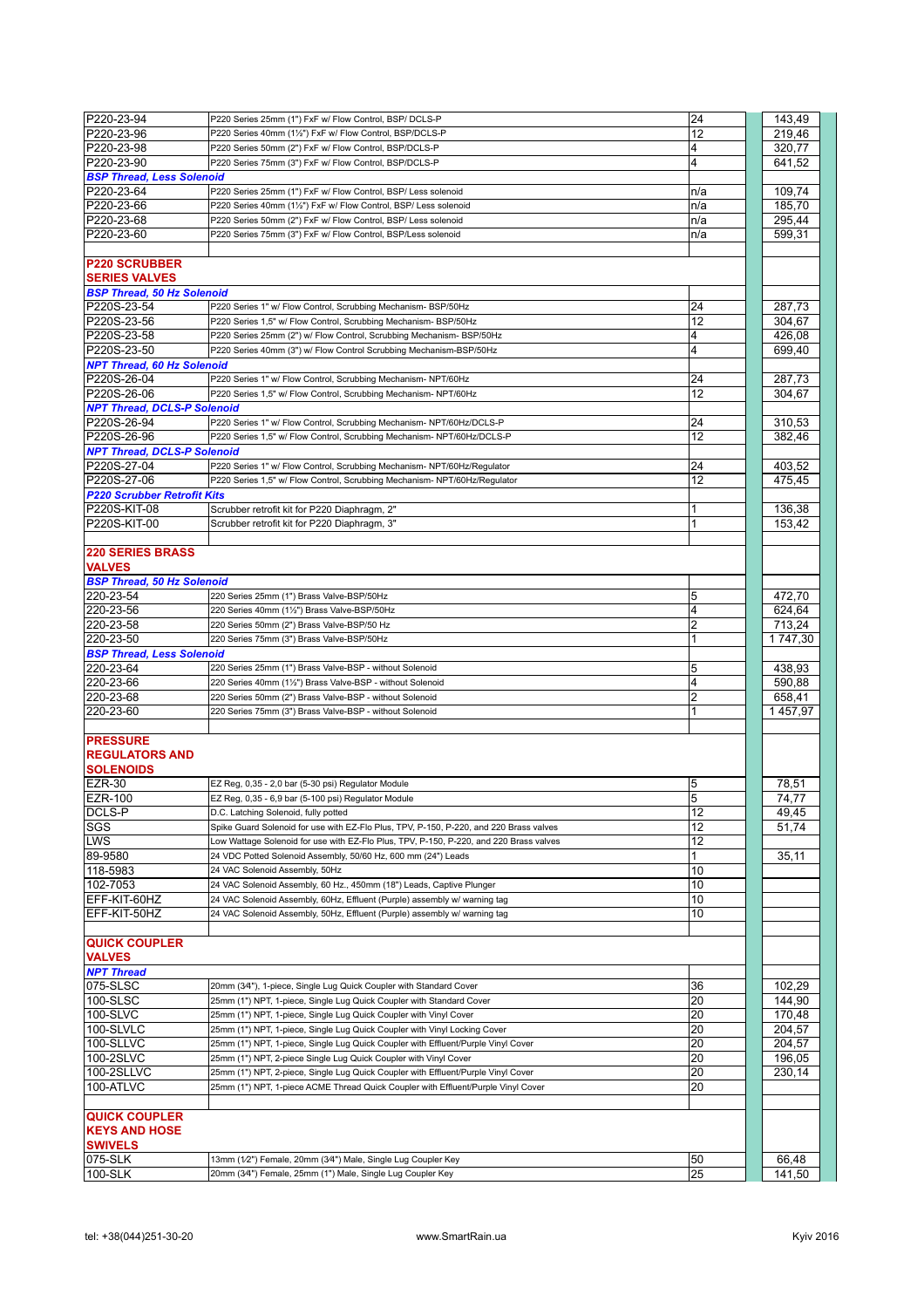| $100 - AK$                                                                                                                                                     | 25mm (1") NPT ACME Thread Coupler Key                                            | 25  |        |
|----------------------------------------------------------------------------------------------------------------------------------------------------------------|----------------------------------------------------------------------------------|-----|--------|
| 075-75-MHS                                                                                                                                                     | 20mm (3/4") NPT X 20mm (3/4") MHT Hose Swivel                                    | 10  | 86.11  |
|                                                                                                                                                                |                                                                                  |     |        |
| 075-MHS                                                                                                                                                        | 25mm (1") NPT X 20mm (3/4") MHT Hose Swivel                                      | 10  | 94,63  |
| 100-MHS                                                                                                                                                        | 25mm (1") NPT X 25mm (1") MHT Hose Swivel                                        | 10  | 115,92 |
| LK                                                                                                                                                             | Key for Locking Cover                                                            | 1   | 17,92  |
|                                                                                                                                                                |                                                                                  |     |        |
| <b>TORO BATTERY</b><br><b>CONTROLLERS</b>                                                                                                                      |                                                                                  |     |        |
| <b>TORO TAP TIMER</b>                                                                                                                                          |                                                                                  |     |        |
| TTT-9V                                                                                                                                                         | Battery Operated Electronic Tap Timer w/built-in valve. 9V Battery not included. | 6   | 71,03  |
|                                                                                                                                                                |                                                                                  |     |        |
|                                                                                                                                                                |                                                                                  |     |        |
| <b>SINGLE STATION</b><br><b>BATTERY</b><br><b>CONTROLLER</b>                                                                                                   |                                                                                  |     |        |
| <b>TSSCWP</b>                                                                                                                                                  | Single Station Controller, Waterproof, 9V                                        | N/A | 129,88 |
|                                                                                                                                                                |                                                                                  |     |        |
| DDC"WP<br>(WATERPROOF<br><b>CONTROLLERS)</b>                                                                                                                   |                                                                                  |     |        |
| DDCWP-2-9V                                                                                                                                                     | DDCWP 2-Sta, battery-operated, waterproof                                        | 10  | 227,31 |
| DDCWP-4-9V                                                                                                                                                     | DDCWP 4-Sta, battery-operated, waterproof                                        | 10  | 251,66 |
| IDDCWP-6-9V                                                                                                                                                    | DDCWP 6-Sta, battery-operated, waterproof                                        | 10  | 276,02 |
|                                                                                                                                                                |                                                                                  |     |        |
| DDCWP-8-9V                                                                                                                                                     | DDCWP 8-Sta, battery-operated, waterproof                                        | 10  | 300,37 |
| <b>TBC™ SERIES TORO</b><br><b>BATTERY</b><br><b>CONTROLLER</b><br>(WATERPROOF)                                                                                 |                                                                                  |     |        |
| TBC-HH                                                                                                                                                         | Toro Battery Controller Handheld Programmer                                      | 5   | 608,85 |
|                                                                                                                                                                | <b>Toro Battery Controller, Waterproof, with Infrared Port Only</b>              |     |        |
| TBCWP-1                                                                                                                                                        | Toro Battery Controller, Waterproof, infrared port, 1 station                    | 6   |        |
|                                                                                                                                                                |                                                                                  |     | 213,45 |
| TBCWP-2                                                                                                                                                        | Toro Battery Controller, Waterproof, infrared port, 2 station                    | 6   | 235,75 |
| TBCWP-4                                                                                                                                                        | Toro Battery Controller, Waterproof, infrared port, 4 station                    | 6   | 292.25 |
| TBCWP-6                                                                                                                                                        | Toro Battery Controller, Waterproof, infrared port, 6 station                    | 6   | 332,84 |
|                                                                                                                                                                | Toro Battery Controller, Waterproof, Built-in Radio with Infrared Port           |     |        |
| TBCWP-R-1                                                                                                                                                      | Toro Battery Controller, Waterproof, built-in radio w/ infrared port, 1 station  | 6   | 412,54 |
| TBCWP-R-2                                                                                                                                                      | Toro Battery Controller, Waterproof, built-in radio w/ infrared port, 2 station  | 6   | 449,19 |
|                                                                                                                                                                |                                                                                  |     |        |
| TBCWP-R-4                                                                                                                                                      | Toro Battery Controller, Waterproof, built-in radio w/ infrared port, 4 station  | 6   | 478,96 |
| TBCWP-R-6                                                                                                                                                      | Toro Battery Controller, Waterproof, built-in radio w/ infrared port, 6 station  | 6   | 521,58 |
| <b>TBC Handheld Accessories</b>                                                                                                                                |                                                                                  |     |        |
| TBC-HH-IR                                                                                                                                                      | TBC Hand held infrared cable replacement kit                                     |     | 97,42  |
| <b>TBC-HH-KIT</b>                                                                                                                                              | TBC Hand held battery door, belt clip, infrared cable, and o-ring service kit    | 1   | 87,67  |
| <b>TBCWP-KIT</b>                                                                                                                                               | TBCWP Battery door, O-Ring, and Mounting Bracket service kit                     | 1   | 21,51  |
|                                                                                                                                                                |                                                                                  |     |        |
| <b>TORO</b><br><b>CONTROLLERS &amp;</b><br><b>CONTROLLER</b><br><b>ACCESSORIES</b><br><b>LAWNMASTER II</b><br><b>INDOOR</b><br><b>CONTROLLER</b><br>LMII-4-220 | LawnMaster II Controller, 4-station, Indoor Mount, 220V/50Hz                     | 5   | 102,15 |
| LMII-6-220                                                                                                                                                     | LawnMaster II Controller, 6-station, Indoor Mount, 220V/50Hz                     | 5   | 107,78 |
|                                                                                                                                                                |                                                                                  |     |        |
|                                                                                                                                                                |                                                                                  |     |        |
| <b>DDC</b> <sup>"</sup> SERIES                                                                                                                                 |                                                                                  |     |        |
| <b>Indoor Digital Dial Controllers 220V</b>                                                                                                                    |                                                                                  |     |        |
| DDC-4-220                                                                                                                                                      | Indoor Digital Dial Controllers 4-Station, 220 VAC Plug-In Transformer           | 12  | 113,10 |
| DDC-6-220                                                                                                                                                      | Indoor Digital Dial Controllers 6-Station, 220 VAC Plug-In Transformer           | 12  | 143,05 |
| DDC-8-220                                                                                                                                                      | Indoor Digital Dial Controllers 8-Station, 220 VAC Plug-In Transformer           | 12  | 171,31 |
| <b>Outdoor Digital Dial Controllers</b>                                                                                                                        |                                                                                  |     |        |
|                                                                                                                                                                |                                                                                  |     |        |
| DDC-4-220-OD                                                                                                                                                   | Outdoor Digital Dial Controllers 4-Station, 220 VAC Plug-In Transformer          | 5   | 271,13 |
| DDC-6-220-OD                                                                                                                                                   | Outdoor Digital Dial Controllers 6-Station, 220 VAC Plug-In Transformer          | 5   | 299,96 |
| DDC-8-220-OD                                                                                                                                                   | Outdoor Digital Dial Controllers 8-Station, 220 VAC Plug-In Transformer          | 5   | 328,78 |
| <b>EVOLUTION™</b><br><b>MODULAR</b><br><b>CONTROLLER</b>                                                                                                       |                                                                                  |     |        |
| <b>EVOLUTION™ Modular Controllers 220V</b>                                                                                                                     |                                                                                  |     |        |
| EVO-4ID-EU                                                                                                                                                     | EVOLUTION™, Modular, 4-Station [Base] Indoor Controller, 220V, Corded            | 6   | 262,72 |
| EVO-4OD-EU                                                                                                                                                     | EVOLUTION™, Modular, 4-Station [Base] Outdoor Controller, 220V                   | 6   | 293,62 |
| <b>EVOLUTION™ Expansion Modules</b>                                                                                                                            |                                                                                  |     |        |
| EMOD-4                                                                                                                                                         | 4-station Expansion Module                                                       | 10  | 74,18  |
| EMOD-12                                                                                                                                                        | 12-station Expansion Module                                                      | 4   |        |
|                                                                                                                                                                |                                                                                  |     | 247,26 |
| <b>EVOLUTION™ Accessories</b>                                                                                                                                  |                                                                                  |     |        |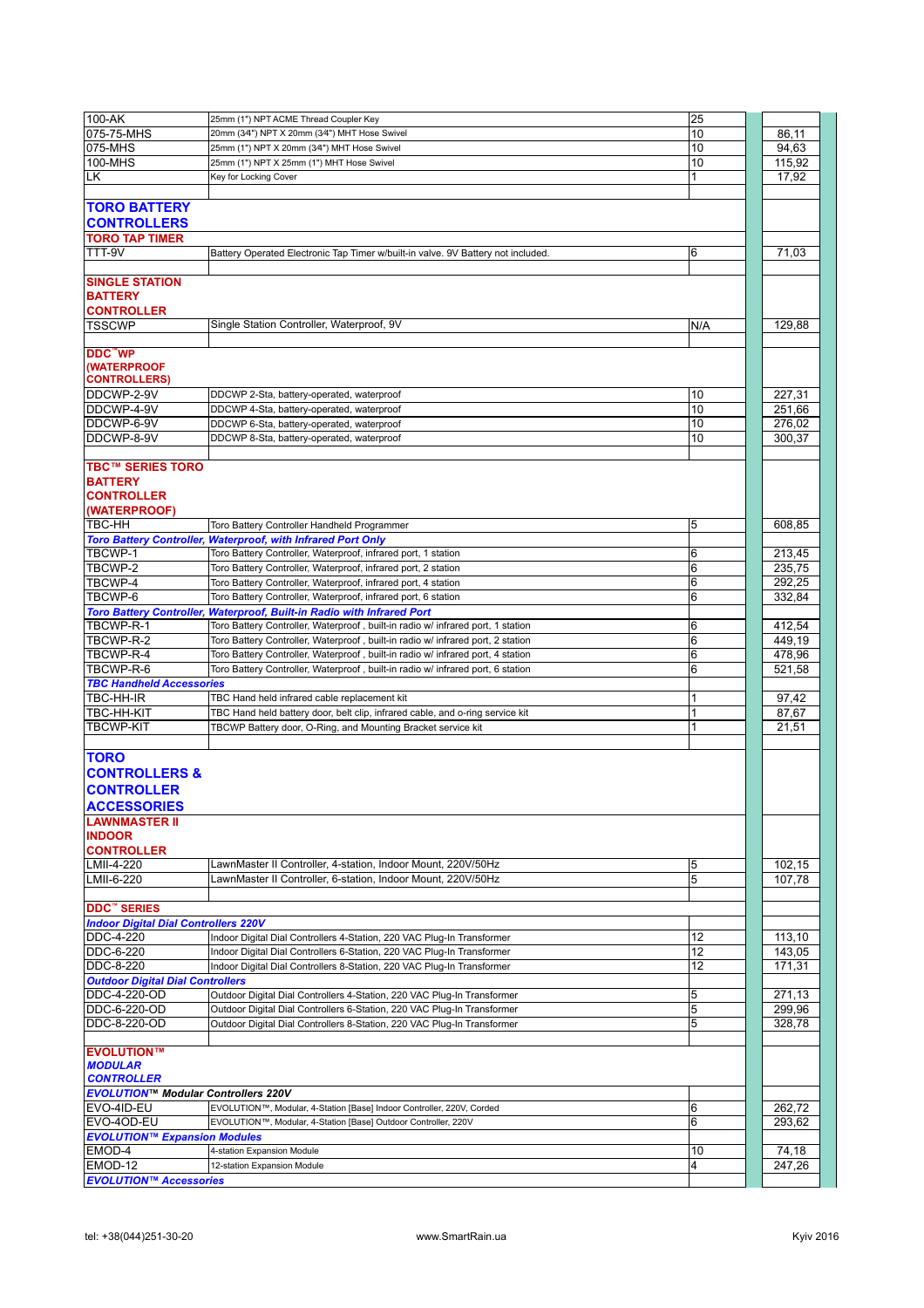| EVO-SC-EU                                        | Smart Connector (868 MHz)                                                                                                                                                                                                    | 10  | 135,61        |
|--------------------------------------------------|------------------------------------------------------------------------------------------------------------------------------------------------------------------------------------------------------------------------------|-----|---------------|
| PSS-SEN-EU                                       | Precision™ Soil Sensor Probe (868 MHz)                                                                                                                                                                                       | 3   | 154.92        |
|                                                  |                                                                                                                                                                                                                              |     |               |
| EVO-WS-EU                                        | ET/Weather Sensor (868 MHz)                                                                                                                                                                                                  | 10  | 156,47        |
| EVO-HH-EU                                        | Handheld Remote (868 MHz)                                                                                                                                                                                                    | 10  | 156,47        |
|                                                  |                                                                                                                                                                                                                              |     |               |
| TMC-212™                                         |                                                                                                                                                                                                                              |     |               |
| <b>ENHANCED</b>                                  |                                                                                                                                                                                                                              |     |               |
| <b>MODULAR</b>                                   |                                                                                                                                                                                                                              |     |               |
| <b>CONTROLLER</b>                                |                                                                                                                                                                                                                              |     |               |
| <b>TMC-212 Enhanced Modular Controllers 220V</b> |                                                                                                                                                                                                                              |     |               |
| TMC-212-ID-220                                   | TMC-212 INDOOR CONTROLLER,220V, 4 ZONES                                                                                                                                                                                      | 10  | 189,11        |
| <b>TMC-212 Enhanced Modular Controllers 220V</b> |                                                                                                                                                                                                                              |     |               |
| <b>TSM-02</b>                                    | 2-Station Expansion Module (Black)                                                                                                                                                                                           |     | 42,72         |
|                                                  |                                                                                                                                                                                                                              |     |               |
| <b>TMC-424™</b>                                  |                                                                                                                                                                                                                              |     |               |
|                                                  |                                                                                                                                                                                                                              |     |               |
| <b>ENHANCED</b>                                  |                                                                                                                                                                                                                              |     |               |
| <b>MODULAR</b><br><b>CONTROLLER</b>              |                                                                                                                                                                                                                              |     |               |
|                                                  |                                                                                                                                                                                                                              |     |               |
| <b>TMC-424 Enhanced Modular Controllers 220V</b> |                                                                                                                                                                                                                              |     |               |
| TMC-424E-ID-50H                                  | Modular Controller 4-sta., Expandable to 24-sta., 220 VAC Plug-In Transformer                                                                                                                                                | 6   | 459,48        |
| TMC-424E-OD-50H                                  | Outdoor Modular Controller 4-sta., Expandable to 24-sta., 220 VAC Transformer                                                                                                                                                | 6   | 459.48        |
| <b>TMC-424 Expansion Modules</b>                 |                                                                                                                                                                                                                              |     |               |
| TSM-4                                            | Module, 4-Sta, std. surge (Gray)                                                                                                                                                                                             |     | 91.75         |
| TSM-8                                            | Module, 8-Sta, std. surge (Gray)                                                                                                                                                                                             |     | 183,46        |
| TSM-4H                                           | Module, 4-Sta, high surge (Cream)                                                                                                                                                                                            |     | 114,22        |
| TSM-8H                                           | Module, 8-Sta, high surge (Cream)                                                                                                                                                                                            |     | 228.44        |
| TSM-4F                                           | Module, 4-Sta, high surge and flow sensing (Blue)                                                                                                                                                                            |     | 196,05        |
| TSM-8F                                           | Module, 8-Sta, high surge and flow sensing (Blue)                                                                                                                                                                            |     | 284,13        |
|                                                  |                                                                                                                                                                                                                              |     |               |
|                                                  |                                                                                                                                                                                                                              |     |               |
| <b>CUSTOM COMMAND</b>                            |                                                                                                                                                                                                                              |     |               |
| <b>CONTROLLER</b>                                |                                                                                                                                                                                                                              |     |               |
| <b>SERIES</b>                                    |                                                                                                                                                                                                                              |     |               |
| <b>Wall Mount Controllers, Plastic 220/240V</b>  |                                                                                                                                                                                                                              |     |               |
| CC-P12-50H                                       | Custom Command 12-Station, Plastic Wall Mount Cabinet, 220/240 VAC, 50/60 Hz                                                                                                                                                 |     | 817,90        |
| CC-P15-50H                                       | Custom Command 15-Station, Plastic Wall Mount Cabinet, 220/240 VAC, 50/60 Hz                                                                                                                                                 | 1   | 1 019.89      |
| CC-P18-50H                                       | Custom Command 18-Station, Plastic Wall Mount Cabinet, 220/240 VAC, 50/60 Hz                                                                                                                                                 |     | 1 025,06      |
| CC-P24-50H                                       | Custom Command 24-Station, Plastic Wall Mount Cabinet, 220/240 VAC, 50/60 Hz                                                                                                                                                 |     | 1423,48       |
| <b>Wall Mount Controllers, Metal 220/240V</b>    |                                                                                                                                                                                                                              |     |               |
| CC-M24-50H                                       | Custom Command 24-Sta., Metal Cabinet, 220/240VAC, 50/60 Hz                                                                                                                                                                  |     | 2 2 6 7 3 4   |
| CC-M36-50H                                       | Custom Command 36-Sta., Metal Cabinet, 220/240VAC, 50/60 Hz                                                                                                                                                                  | 1   | 2 378,15      |
| <b>CC-M48-50H</b>                                |                                                                                                                                                                                                                              | 1   | 2 719.11      |
|                                                  | Custom Command 48-Sta., Metal Cabinet, 220/240VAC, 50/60 Hz                                                                                                                                                                  |     |               |
| <b>Custom Command Pedestals</b>                  |                                                                                                                                                                                                                              |     |               |
| <b>TIS-PED</b>                                   | Custom Command Pedestal Assembly, Metal 36- & 48-station Only                                                                                                                                                                | n/a | 1 040.94      |
|                                                  |                                                                                                                                                                                                                              |     |               |
| <b>TDC TWO WIRE</b>                              |                                                                                                                                                                                                                              |     |               |
| <b>DECODER SYSTEM</b>                            |                                                                                                                                                                                                                              |     |               |
|                                                  | <b>Two-Wire Decoder System, Turf Stand-Alone Controllers</b>                                                                                                                                                                 |     |               |
| CDEC-SA-100                                      | Turf Stand-Alone Decoder Controller, D.C. latching, 100 station output                                                                                                                                                       | 1   | 5 5 1 2 , 0 8 |
| CDEC-SA-200                                      | Turf Stand-Alone Decoder Controller, D.C. latching, 200 station output                                                                                                                                                       |     | 7569,15       |
|                                                  | <b>Controller Daughter Board (100 to 200-station Expansion)</b>                                                                                                                                                              |     |               |
| 102-7693SK                                       | TDC Daughter Board (100 Stations)                                                                                                                                                                                            | 1   |               |
| <b>Two-Wire Decoder System, Decoders</b>         |                                                                                                                                                                                                                              |     |               |
|                                                  | Two wire system, 1 station decoder - use with DCLS-P Latching Solenoid (Golf Customers order Model                                                                                                                           |     |               |
| CDEC-ISP-1                                       | <b>Number DEC-ISP-1)</b>                                                                                                                                                                                                     | 1   | 201,96        |
| CDEC-ISP-2                                       | Two wire system, 2 station decoder - use with DCLS-P Latching Solenoid (Golf Customers order Model                                                                                                                           | 1   | 299,90        |
|                                                  | <b>Number DEC-ISP-2)</b>                                                                                                                                                                                                     |     |               |
| CDEC-ISP-4                                       | Two wire system, 4 station decoder - use with DCLS-P Latching Solenoid (Golf Customers order Model                                                                                                                           | 10  | 503,39        |
|                                                  | Number DEC-ISP-4)                                                                                                                                                                                                            |     |               |
| <b>Two-Wire Decoder System, Surge Protector</b>  |                                                                                                                                                                                                                              |     |               |
| DEC-SG-LINE                                      | Communications Line Surge Protector (Golf Customers Subject to Golf Pricing)                                                                                                                                                 | 1   | 53,71         |
|                                                  |                                                                                                                                                                                                                              |     |               |
| <b>TRICOMM™ WEB-</b>                             |                                                                                                                                                                                                                              |     |               |
| <b>BASED REMOTE</b>                              |                                                                                                                                                                                                                              |     |               |
| <b>SITE MANAGEMENT</b>                           |                                                                                                                                                                                                                              |     |               |
| <b>Order Service must be</b>                     |                                                                                                                                                                                                                              |     |               |
| informed at time of order                        |                                                                                                                                                                                                                              |     |               |
| what firmware is required in                     |                                                                                                                                                                                                                              |     |               |
| modem (NSN will program):<br>TMC-424E, TDC, or   |                                                                                                                                                                                                                              |     |               |
| Weather                                          |                                                                                                                                                                                                                              |     |               |
|                                                  | TriComm™ Next Generation Wireless Smart Terminal Kit - Used as Activation or Modem Kit                                                                                                                                       |     |               |
|                                                  | GPRS Wireless Smart Terminal Kit with 1 Cellular Modem for initial Account Activation or Additional Account Models, 1                                                                                                        |     |               |
| TCOMM-MODX                                       | 220VAC - 12VDC Power Supply, and 12 mos. FREE TriComm Connectivity. Firmware-selectable for use with TMC-424E or 1                                                                                                           |     | 3 251,24      |
|                                                  | TDC. TDC requires purchase of TCOMM-TDC Board.                                                                                                                                                                               |     |               |
|                                                  | TriComm™ Wireless Smart Terminal (While Supplies Last)                                                                                                                                                                       |     |               |
| <b>TCOMM-MODEM</b>                               | 1 TriComm-ready WST65 Cellular Modem, 1 Antenna, 1 Communication Adaptor, 1 Communication Cable, 1 120/240VAC<br>12VDC Power Plug, and 12 mos. FREE TriComm Connectivity for use with TMC-424E, TDC, or Davis Vantage Pro II | 1   | 3 251,24      |
|                                                  | <b>Weather Station</b>                                                                                                                                                                                                       |     |               |
|                                                  |                                                                                                                                                                                                                              |     |               |